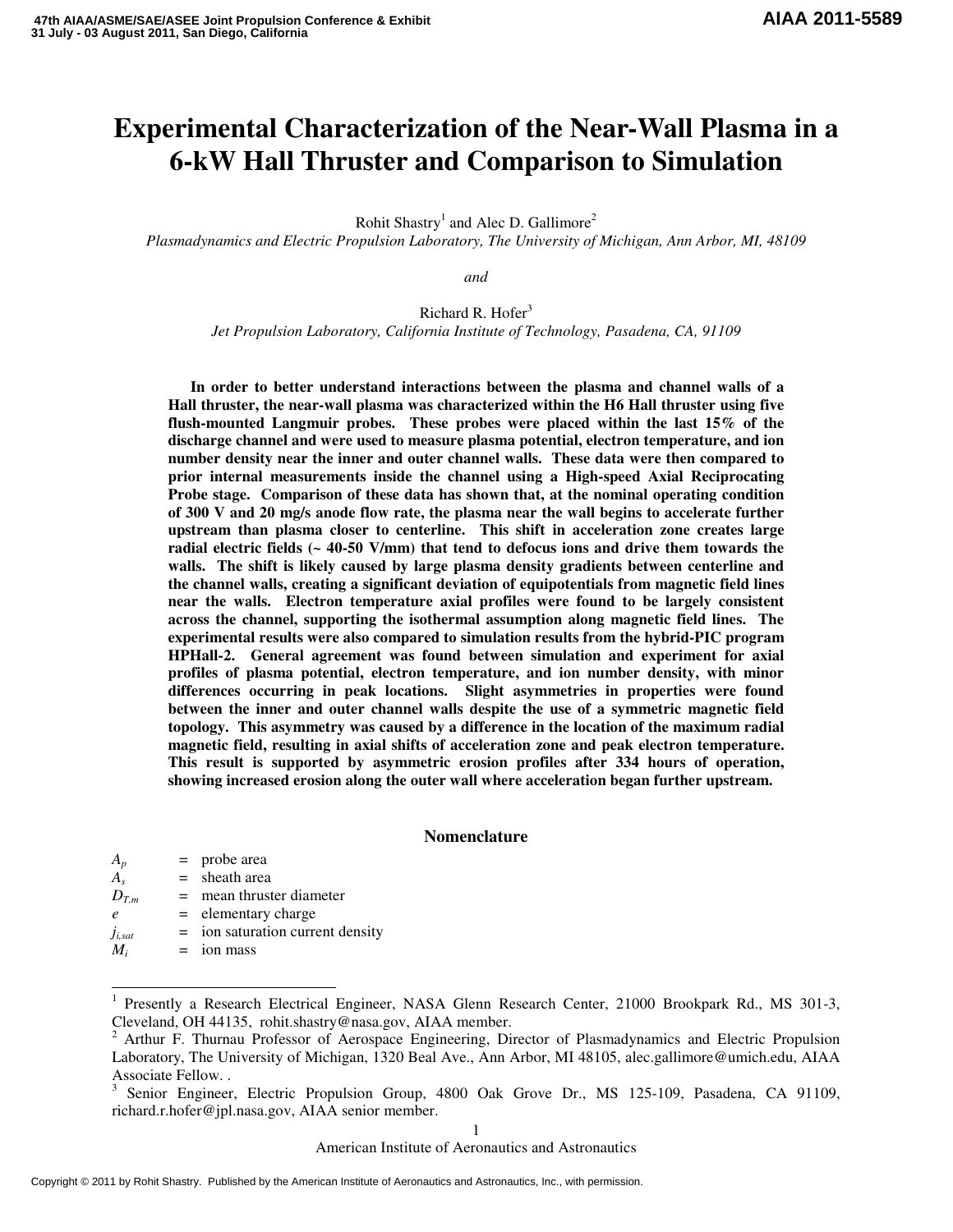| $m_a$                                   |     | $=$ anode mass flow rate                             |
|-----------------------------------------|-----|------------------------------------------------------|
| n                                       |     | $=$ plasma number density                            |
| n <sub>0</sub>                          | $=$ | reference plasma number density                      |
| $n_i$                                   |     | $=$ ion number density                               |
| $P_d$                                   |     | $=$ discharge power                                  |
| $r_p$                                   |     | $=$ probe radius                                     |
| T                                       |     | $=$ thrust                                           |
| $T_e$                                   |     | = electron temperature                               |
| $u_{\perp}$                             |     | $=$ ion velocity normal to wall                      |
| $\mathcal{E}_{\scriptscriptstyle\perp}$ | $=$ | ion energy normal to wall                            |
| $\eta_a$                                |     | $=$ anode efficiency                                 |
| $\lambda_{De}$                          |     | $=$ Debye length                                     |
| $\mu_0$                                 |     | = non-dimensionalized wall sheath potential          |
| $\mu_p$                                 | $=$ | non-dimensionalized probe potential relative to wall |
| $\rho_p$                                | $=$ | non-dimensionalized probe radius                     |
| $\phi$                                  |     | $=$ electric potential                               |
| $\phi_o$                                |     | $=$ reference electric potential                     |
| $\phi_{probe}$                          |     | = probe potential relative to plasma potential       |
| $\phi_{wall}$                           |     | $=$ wall sheath potential                            |

## **I. Introduction**

ALL thruster lifetime models currently in development aim to provide predictive tools that would eliminate or **Substantially reduce the need to perform long-duration, expensive life tests of flight articles [1-5].** A critical and the need to perform long-duration, expensive life tests of flight articles [1-5]. A critical and the s part of these modeling efforts is the need to understand and characterize the interaction between the plasma and the discharge channel walls. This interaction is composed of several complex processes that are not fully understood, and yet significantly affect thruster performance and lifetime. Several notable advances have been made in recent years in understanding plasma-wall interactions in Hall thrusters [6-8], but there is presently a noticeable lack of experimental validation. In particular, measurements of various plasma properties along the ceramic walls and comparison to those in the bulk plasma would greatly contribute to the understanding of Hall thruster wall physics, as well as provide validation and/or allow refinement of existing models [9-12].

Due to the extreme environment of the plasma, obtaining measurements within the channel can be challenging due to the low survivability of probes. This can be mitigated by reciprocating the probe on a high-speed stage [13- 15], or circumvented entirely by interrogating the plasma using laser-induced fluorescence (LIF) [16-18]. Both methods have been used extensively with a high degree of success. However, these techniques are limited in their ability to interrogate the near-wall region; probe reciprocation can only get within a few millimeters of the wall due to the physical size of the probe, and LIF, while capable of higher wall proximity than probe reciprocation, is unable to easily obtain plasma densities and currents. For these reasons, flush-mounted wall probes are an attractive choice for this investigation, and have been successfully used to interrogate the near-wall region of Hall thrusters [9-12,19- 21].

In order to characterize the near-wall plasma of a Hall thruster, five flush-mounted Langmuir probes were placed within each erosion ring of the H6 Hall thruster. These probes were placed within the last 15% of the channel, where the acceleration zone, region of high electron temperatures, and region of significant erosion were expected to occur. At each location, the plasma potential, electron temperature, and ion number density of the near-wall plasma were measured. These values were then compared to prior measurements taken by Reid [15] closer to channel centerline. The data were also compared to simulation results obtained using the hybrid-PIC code HPHall-2.

 The paper is organized as follow: Section II will describe the vacuum facility, H6 Hall thruster, and the mechanical and electrical setup of the Langmuir probes used in this study. Section III then compares axial profiles of plasma potential, electron temperature, and ion number density at various radial locations within the discharge channel. Section IV discusses the implications of the results described in Section III, as well as compares the experimental results to computational results obtained using the hybrid-PIC code HPHall-2. Section V summarizes the pertinent conclusions of the study.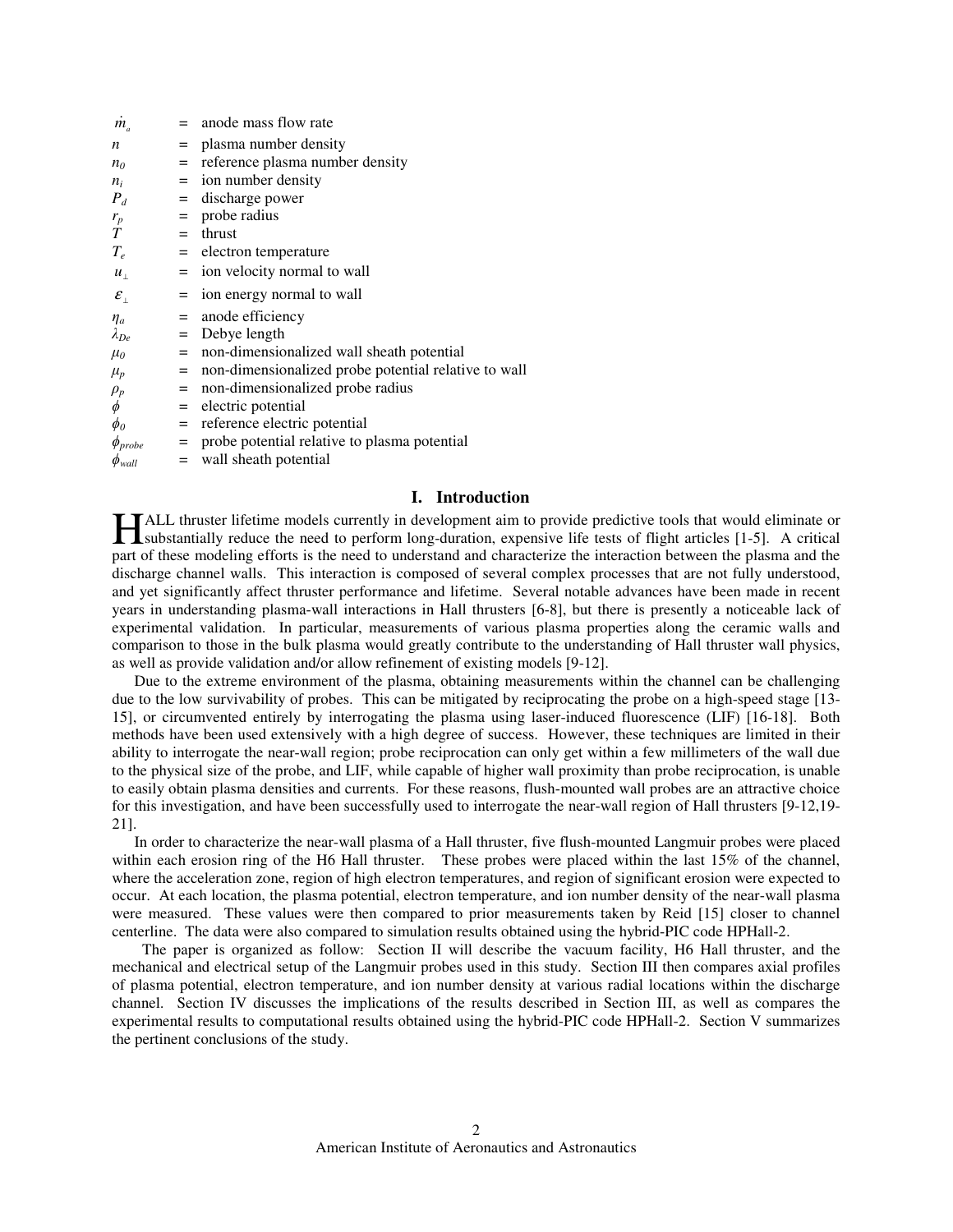### **II. Experimental Apparatus**

#### **A. Vacuum Facility**

The study was conducted in the Large Vacuum Test Facility (LVTF) at the Plasmadynamics and Electric Propulsion Laboratory. The LVTF is a 6-m-diamater by 9-m-long stainless-steel clad cylindrical vacuum chamber, and is equipped with seven CVI model TM-1200 cryopumps as well as liquid nitrogen shrouds capable of providing a pumping speed of 245,000 l/s on xenon. Facility pressure was monitored with a commercially available hotcathode ionization gauge, and a base pressure of  $7 \times 10^{-7}$  torr was routinely achieved. At a total mass flow rate of 21.4 mg/s, the facility pressure was  $1.5 \times 10^{-5}$  torr, corrected for xenon.

## **B. Hall Thruster**

The test article for this study is a 6-kW laboratory Hall thruster, the H6, with an approximate throttling range of 100 – 600 mN thrust, 1000 – 3000 s specific impulse, and 1-10 kW discharge power. This thruster has been well documented and has undergone extensive performance and probe testing [15,22-31]. Research-grade xenon (99.999% pure) was supplied using commercially available mass flow controller with an accuracy of  $\pm 1\%$  full scale. These controllers were calibrated using a constant-volume method that corrected for compressibility effects. The flow rate through the thruster's center-mounted cathode [32] was maintained at 7% of the anode mass flow rate. The discharge was sustained with a 100 kW power supply capable of outputting 1000 V and 100 A. Separate supplies were used to power the magnets, as well as the cathode heater and keeper.

The discharge channel of the H6 is composed of boron nitride and includes replaceable "erosion rings" at the end of the channel to facilitate lifetime studies. For this particular study, a new set of erosion rings were fabricated in order to avoid unnecessary alterations to the original rings. The new rings were machined with a linear chamfer to mimic the erosion pattern observed after approximately 334 hours of operation at an average discharge power of 4.6 kW (see Figure 1). This was done to match geometries with the original rings such that prior internal measurements [15] could be compared to the results of the present study. Previous studies have shown that pre-machined erosion geometries can give consistent thruster performance to within approximately 2% of the performance at the target point in life [33]. The erosion profiles shown in Figure 1 were measured using a MicroVal coordinate measuring system with a ruby ball point probe. Due to the low number of operation hours, a linear chamfer provided an excellent approximation to the erosion profile, with differences not exceeding 250 µm. Prior to the study, the H6 was operated with these rings at the nominal operating condition of 300 V and 20 mg/s anode flow rate until the discharge current and oscillations settled to values that were observed with the original rings, which occurred after approximately two hours.



**Figure 1. Comparison of measured profiles of the original rings to the linear machined profiles of the new rings. Left: Inner channel ring. Right: Outer channel ring.** 

The magnetic field topology was maintained as a symmetric configuration about the channel centerline [3,24] for all operating conditions tested. The trim coil was not energized, and the strength was chosen to maximize the thruster anode efficiency as determined by a thrust stand:

$$
\eta_a = \frac{T^2}{2\dot{m}_a P_a},\tag{1}
$$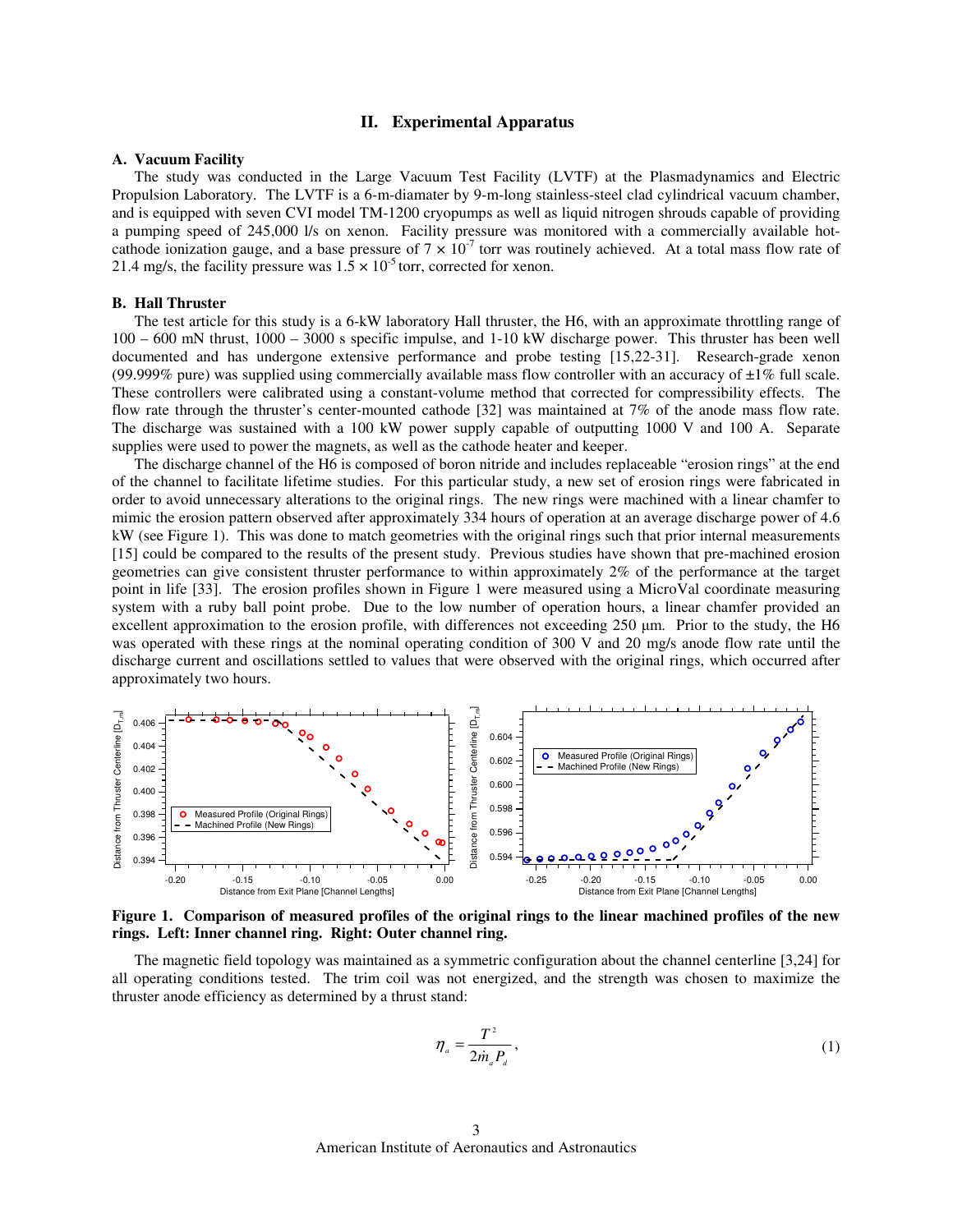where *T* is the measured thrust,  $\dot{m}_a$  is the anode mass flow rate, and  $P_d$  is the discharge power. The thrust stand used in this study was a NASA GRC null-type inverted pendulum design, details of which can be found in Refs. [34,35]. Lastly, the cathode keeper and heater were only used during thruster setup, and were turned off during thruster operation and data collection.

## **C. Langmuir Probe**

Five Langmuir probes were flush-mounted in each erosion ring near the thruster exit plane in order to measure fundamental plasma properties near the wall such as plasma potential, electron temperature, and plasma number density. This section first describes the mechanical design as well as the data collection techniques used in the study. This is followed by a brief description of the analysis methods used to obtain fundamental plasma properties.

## *1. Probe Design*

The final probe design consisted of pure tungsten wire approximately  $0.36 \pm$ 0.025 mm in diameter for the probe tips. These tips were sanded down and inspected for flatness, then inserted into holes within each erosion ring until flush<br>with the surface. High-temperature with the surface. ceramabond (Aremco 813-A) was used to hold the probe tips in place as well as provide insulation for the first few millimeters of the lead wires. This ceramabond was chosen because of its excellent ability to bond tungsten to boron nitride, as well as its maximum rated temperature of over 1900 K. The remainder of the lead wires were insulated with high-strength fiberglass cloth tape until they were sufficiently beyond the thruster body to avoid large heat loads. The lead wires for the probes on the inner channel wall were routed to the back of the thruster through the central opening used to place the cathode. Ceramic beads were used as extra insulation for portions of the

thruster.



**Figure 2. Photograph of the final configuration of flushmounted Langmuir probes along the inner and outer channel walls of the H6 Hall thruster.** 

wire in close proximity to the cathode keeper. Figure 2 shows the final setup with all probes mounted onto the

Figure 3 shows the axial locations of each probe with respect to the thruster exit plane. Since this study was focused on obtaining properties in the region of large electric fields and electron temperatures, most of the probes were placed along the chamfer in the last 10% of the channel where plasma acceleration is expected to occur. The probes were also spaced azimuthally nine degrees apart to avoid probe-to-probe interactions [9] as well as ease installation. Furthermore, the inner and outer erosion rings were offset azimuthally to avoid probe-to-probe interactions between the two channel walls. A sixth probe was placed in each ring to serve as a null probe that characterizes the line capacitive effects [36]. This probe was inserted into a blind hole to ensure complete insulation from the plasma (see Figure 4).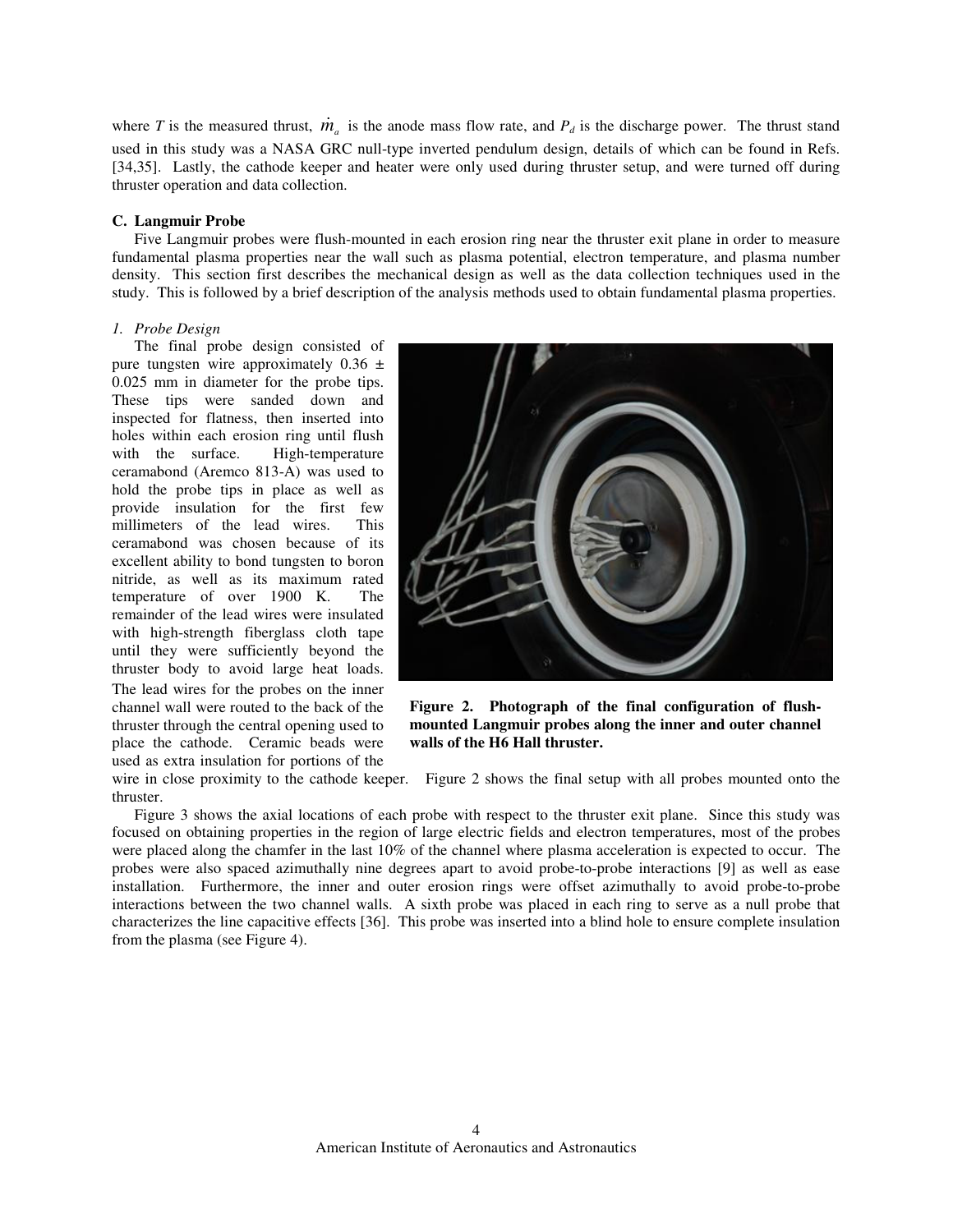

**Figure 3. Schematic showing the locations of each probe with respect to the thruster exit plane. Dimensions are in units of channel lengths. Not to scale.** 



**Figure 4. Photograph of all five flush-mounted probes azimuthally spaced along the outer channel erosion ring prior to installation on the thruster. The null probe has no exposed area and is only used to characterize line capacitance.** 

## *2. Data Acquisition*

Since direct comparisons of plasma properties between inner and outer channel walls were desired, the measurement circuit was designed to simultaneously measure I-V characteristics of four probes (two active probes and two null probes). Figure 5 shows an electrical diagram of the measurement circuit used in the study. The current for each probe was measured using 100-Ω, 500-mW thin-film resistors, while the voltage was monitored using a voltage divider comprised of 10-M  $\Omega$  and 0.24-M  $\Omega$  thin-film resistors. Each signal was isolated from the data acquisition system (DAQ) using voltage-following isolation amplifiers with a bandwidth of 20 kHz. Blocking diodes were placed in parallel with the current resistors to protect the isolation amplifiers from large current spikes.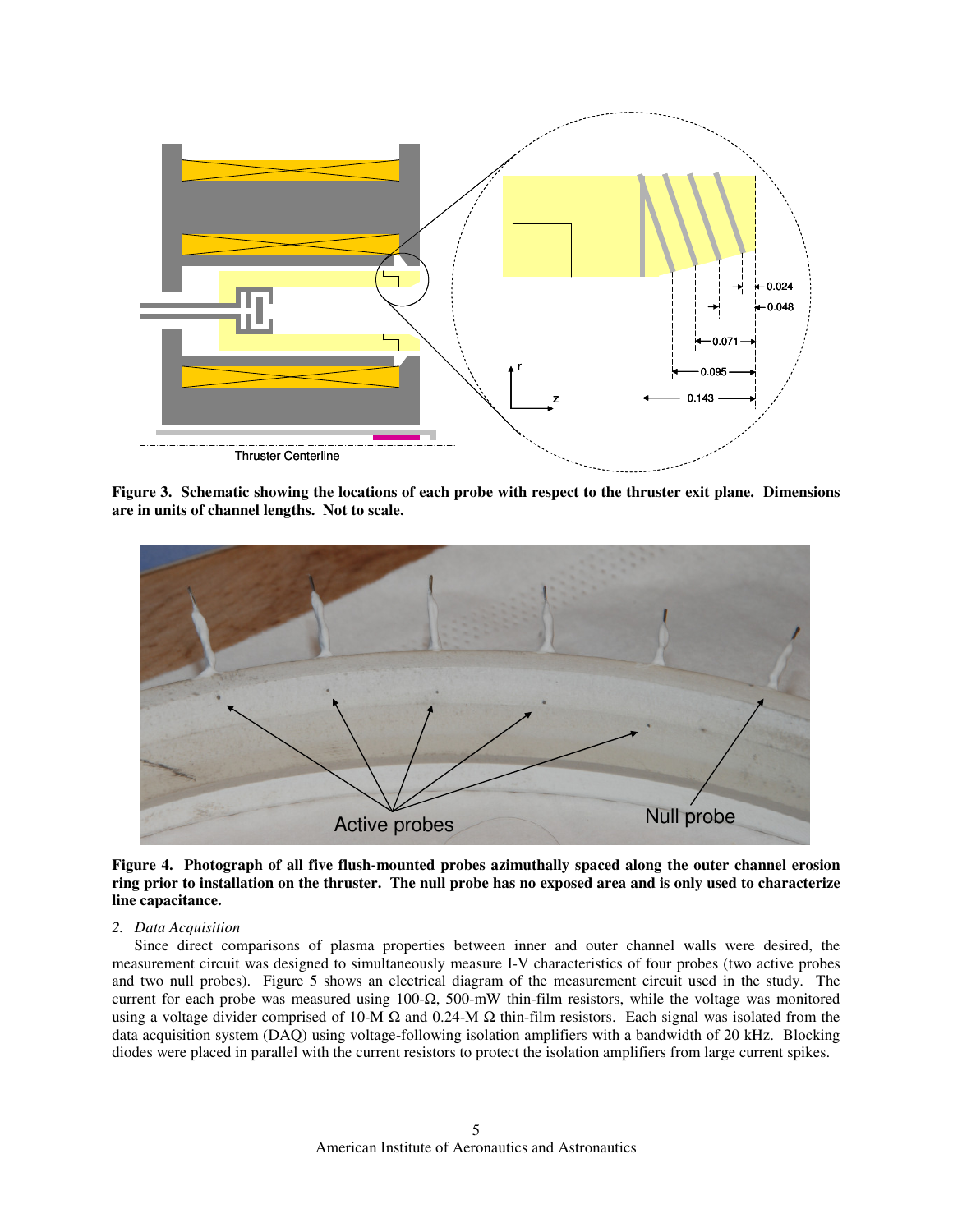

**Figure 5. Electrical diagram of the measurement circuit used with the wall probes. Four current sensors were used to simultaneously run each pair of inner and outer wall probes as well as the null probes.** 

The voltage and current signals were calibrated at DC prior to and following the study and displayed excellent linearity and repeatability. The probes were operated with a bipolar power supply driven by a function generator. Voltage was applied using a symmetric triangle waveform at a frequency of 20 Hz, well within the bandwidth of the isolation amplifiers. Data was collected and stored using an 8-channel DAQ capable of scanning at 2 MHz across each channel. For this study, the scan rate was maintained at 40 kHz, resulting in approximately 1000 data points per I-V characteristic. Two hundred traces were taken per probe, per operating condition, and averaged before any analysis was performed.

#### *3. Data Analysis Methods*

The analysis techniques used to determine fundamental plasma properties from flush-mounted Langmuir probes largely follow simple Langmuir probe theory, and have been previously discussed in detail in Ref. [20]. However, the previous method of correcting the ion saturation branch for sheath expansion was deemed inadequate, and a new model was formulated specifically for flush-mounted probe geometries in Hall thrusters.

Sheridan's model of sheath expansion around free-floating planar probes [37] was previously used in Ref. [20] to correct the ion saturation branch and determine the true saturation current. However, it was found that the presence of a dielectric material surrounding the probe significantly affected the sheath expansion characteristics and necessitated a new model which accounts for the specific boundary conditions. The two-dimensional hybrid-PIC code CEX2D, originally developed by Ira Katz at the Jet Propulsion Laboratory (JPL) [38], was used to characterize the sheath expansion around a flush probe at a variety of bias voltages, electron temperatures, and plasma densities. The method of characterization was similar to that of Sheridan: to determine the area expansion ratio as a function of normalized probe radius and bias voltage. Since the details of developing this model are beyond the scope of this paper, only the final sheath expansion formulas will be presented here.

Based on the results from Ref. [21], the floating potential of the dielectric wall was calculated using the Hobbs and Wesson solution of space-charge-limited emission [39], which accounts for the effects of secondary electron emission from the wall. It was found that the sheath expansion was highly dependent on the floating potential of the adjacent dielectric material, as well as the electron temperature at which the onset of the charge saturation regime (CSR) occurs. At higher electron temperatures, the secondary electron emission from the wall becomes spacecharge-limited, and the sheath potential of the dielectric material reduces to approximately one electron temperature. Due to these features, the following non-dimensional parameters were used to characterize the sheath expansion: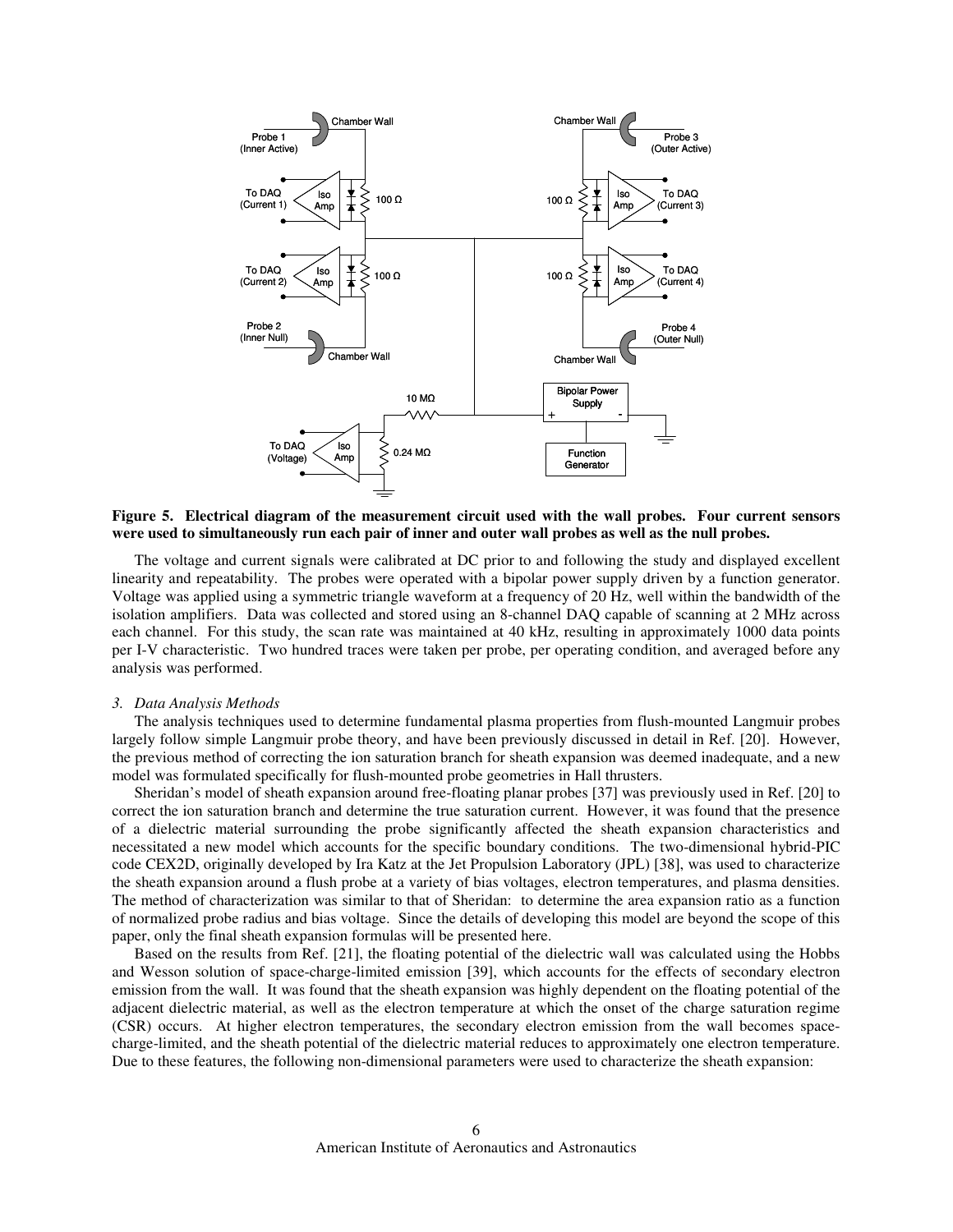$$
\rho_{p} = \frac{r_{p}}{\lambda_{pe}}
$$
\n
$$
\mu_{p} = -\frac{\phi_{prole} - \phi_{wall}}{T_{e}}, \mu_{0} = -\frac{\phi_{wall}}{T_{e}},
$$
\n(2)

where  $r_p$  is the probe radius,  $\lambda_{De}$  is the Debye length,  $T_e$  is the electron temperature in eV,  $\phi_{probe}$  is the probe potential, and ϕ*wall* is the dielectric wall potential. All potentials are with respect to the local plasma potential. The final sheath expansion model is

$$
\frac{A_s}{A_p} = 1 + C(\mu_0) \rho_p^{-m(\mu_0)} \mu_p,
$$
  
\n
$$
C(\mu_0) = \begin{cases} 0.2985, \mu_0 > 1.02 \\ 0.4094, \mu_0 \le 1.02 \end{cases}
$$
  
\n
$$
m(\mu_0) = \begin{cases} -0.7978, \mu_0 > 1.02 \\ -0.8495, \mu_0 \le 1.02 \end{cases}
$$
\n(3)

where  $A_s$  is the sheath area and  $A_p$  is the probe area. Thus, the above model can be used at each bias voltage to "correct" the probe current by determining the amount of ion current collected had there been no sheath expansion. This correction is an iterative process since the Debye length, and thus the plasma density, need to be known to properly correct the ion saturation branch and calculate the plasma density. Figure 6 shows an example of this correction on a sample I-V characteristic from this study. It is evident that the corrected data is much flatter, allowing the ion saturation current to be easily determined. Due to the inherent noise in the data, the ion saturation current was found by averaging from the lowest applied potential to one electron temperature below the measured floating potential.



**Figure 6. Comparison of corrected vs. uncorrected data in the ion saturation branch of an I-V characteristic from a flush probe. The corrected data is much flatter, making the ion saturation current easily determined.**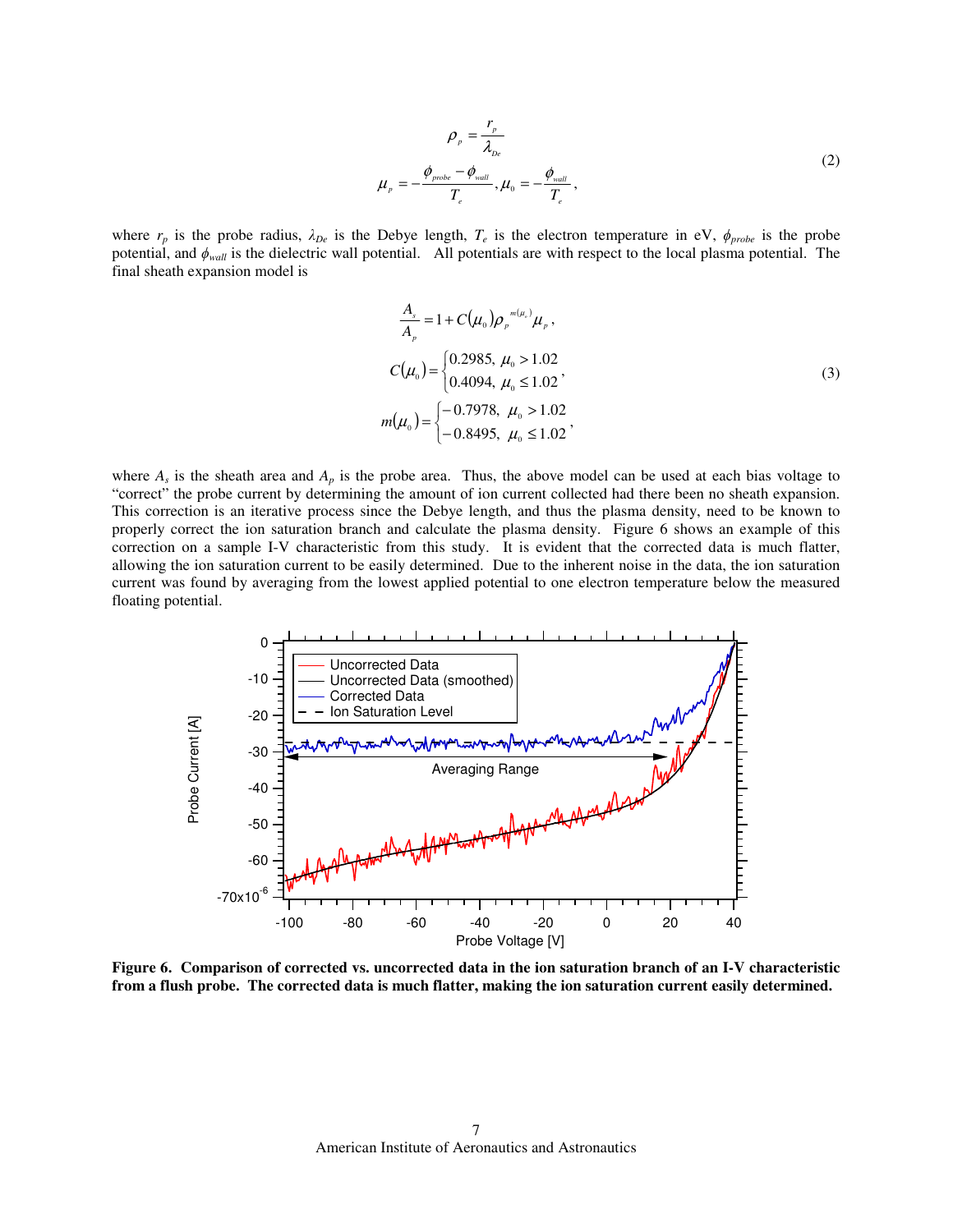## **III. Results**

Relevant plasma parameters were measured near the exit plane of the H6 Hall thruster using five flush-mounted Langmuir probes along each channel wall. Axial profiles of plasma potential, electron temperature, and ion number density will be compared to prior internal data [15] taken closer to channel centerline in order to characterize the near-wall plasma. This section will begin with a brief description of internal data taken by Reid [15], followed by comparisons of each plasma parameter at the nominal operating condition of 300 V and 20 mg/s anode flow rate.

### **A. Prior Internal Measurements**

Spatially resolved distributions of plasma potential, electron temperature, and ion number density were taken by Reid [15] inside the discharge channel of the H6 Hall thruster. Figure 7 shows the spatial domain of these measurements with respect to the thruster anode and channel walls.



## **Figure 7. Diagram illustrating the domain of prior internal measurements taken by Reid. Corner coordinates are given in (z,r) format, with axial units normalized by channel length and radial units normalized by channel width. Not to scale.**

Measurements of electron temperature and ion number density were taken with a cylindrical Langmuir probe, while measurements of the local plasma potential were taken with a floating emissive probe. Both probes were mounted onto a High-speed Axial Reciprocating Probe stage (HARP) to minimize residence time and probe heat loading in the channel and ensure probe survival. Each probe was injected into the thruster in the axial direction at various radial locations to fully map the measurement domain. Reid had investigated numerous analysis techniques to determine the ion number density, including thin sheath theory, orbit-motion-limited theory, and a blending technique of both methods that incorporated a self-consistently calculated Debye length. The blending technique was found to yield the most physically reasonable density distributions at nominal conditions, and therefore will be the data presented here.

In the following sections, comparisons will be made between data taken along the channel walls to those taken by Reid within the channel. Two radial locations have been chosen for comparison to the data along the walls: channel centerline, and the location closest to the channel wall. The radial location of  $r = -0.4$  channel widths will be called the "bulk plasma inner bound" while the location of  $r = +0.4$  channel widths will be called the "bulk" plasma outer bound."

#### **B. Plasma Potential**

Figure 8 and Figure 9 show the comparison of axial profiles of plasma potential between the channel walls and the two radial locations within the bulk plasma, at the nominal operating condition of 300 V and 20 mg/s. All values reported are with respect to cathode potential; measurements taken with respect to facility ground were corrected for the cathode-to-ground potential, typically around -10 V. Based on the uncertainties associated with determining the plasma potential using the derivative method [20], error bars of ±20 V were placed on the data derived from the flush-mounted Langmuir probes.

The acceleration zone is taken to be where the plasma potential rapidly drops, and begins in the last 10% of the thruster channel. Upstream of this zone, the plasma potential is found to be highly uniform in both the axial and radial directions, with differences not exceeding 5 V. This uniformity extends all the way to the channel walls, indicating that there are negligible axial and radial electric fields for approximately 90% of the channel. In the remaining 10% of the channel, the plasma near the channel walls appear to accelerate further upstream compared to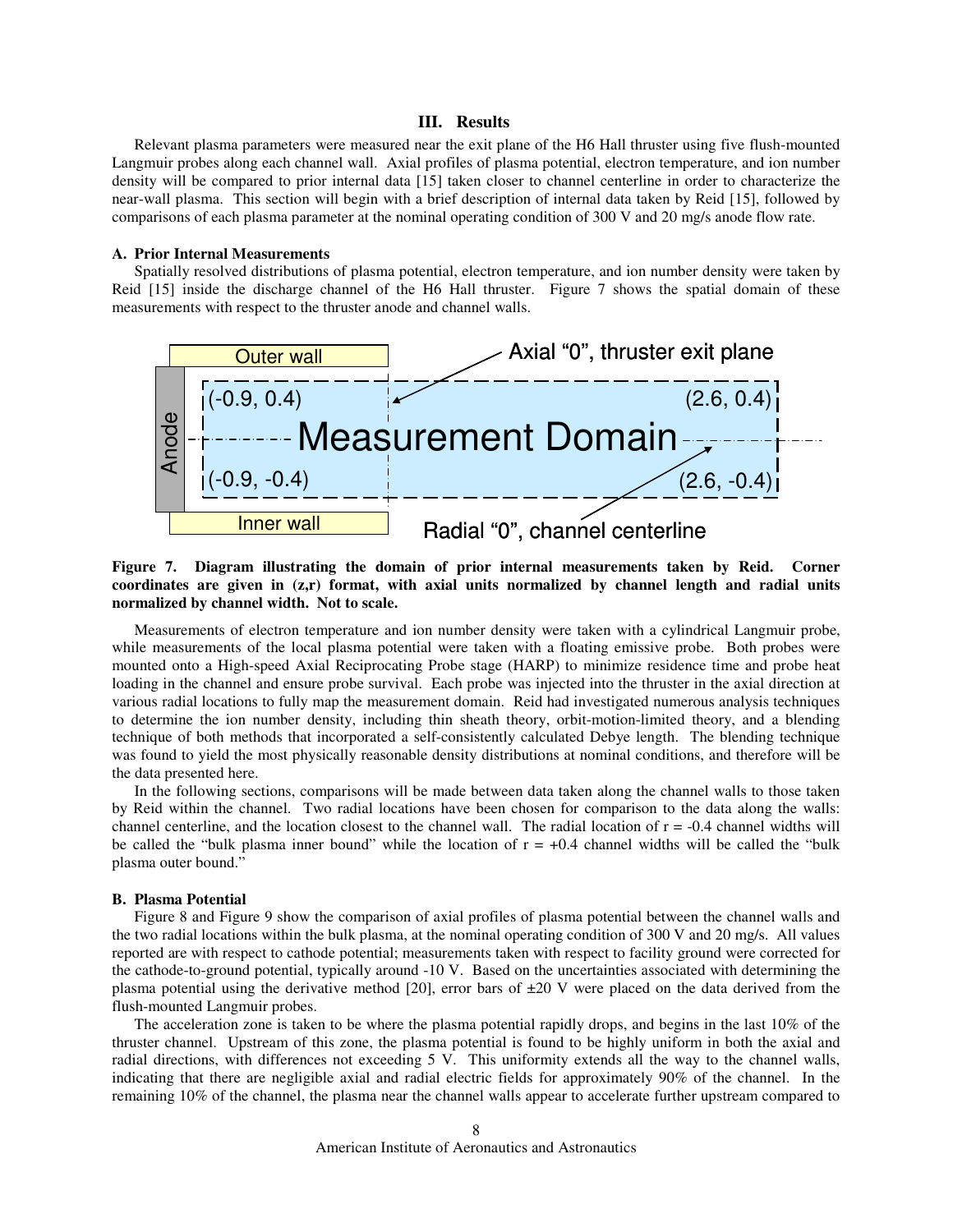the bulk plasma. While this difference in acceleration zone is only  $\sim$  5% of the channel, the rapid drop in plasma potential creates large potential differences in the radial direction. Near the exit plane, the resulting radial electric fields approach 40-50 V/mm, which are comparable to the axial electric fields within the acceleration zone [15]. It is worth noting that this could be an underestimate of the radial electric field; it is uncertain whether the observed potential difference occurs within a shorter distance than between the wall and the bulk plasma bounds.



**Figure 8. Comparison of axial profiles of plasma potential at three different radial locations within the channel, under the nominal operating condition of 300 V, 20 mg/s anode flow rate. The plasma begins to accelerate further upstream when close to the channel wall.** 



**Figure 9. Comparison of axial profiles of plasma potential at three different radial locations within the channel, under the nominal operating condition of 300 V, 20 mg/s anode flow rate. The plasma begins to accelerate further upstream when close to the channel wall.** 

Figure 10 compares the axial profiles of plasma potential between each channel wall at 300 V, 20 mg/s anode flow rate. Despite the use of a symmetric magnetic field, which largely influences the induced electric field, the plasma along the outer channel walls appears to accelerate slightly upstream of the plasma along the inner wall. However, this variation is minor and the axial electric fields along inner and outer walls are roughly equal. The observed asymmetry is also present in measured electron temperature profiles, and will be discussed in further detail in Section IV.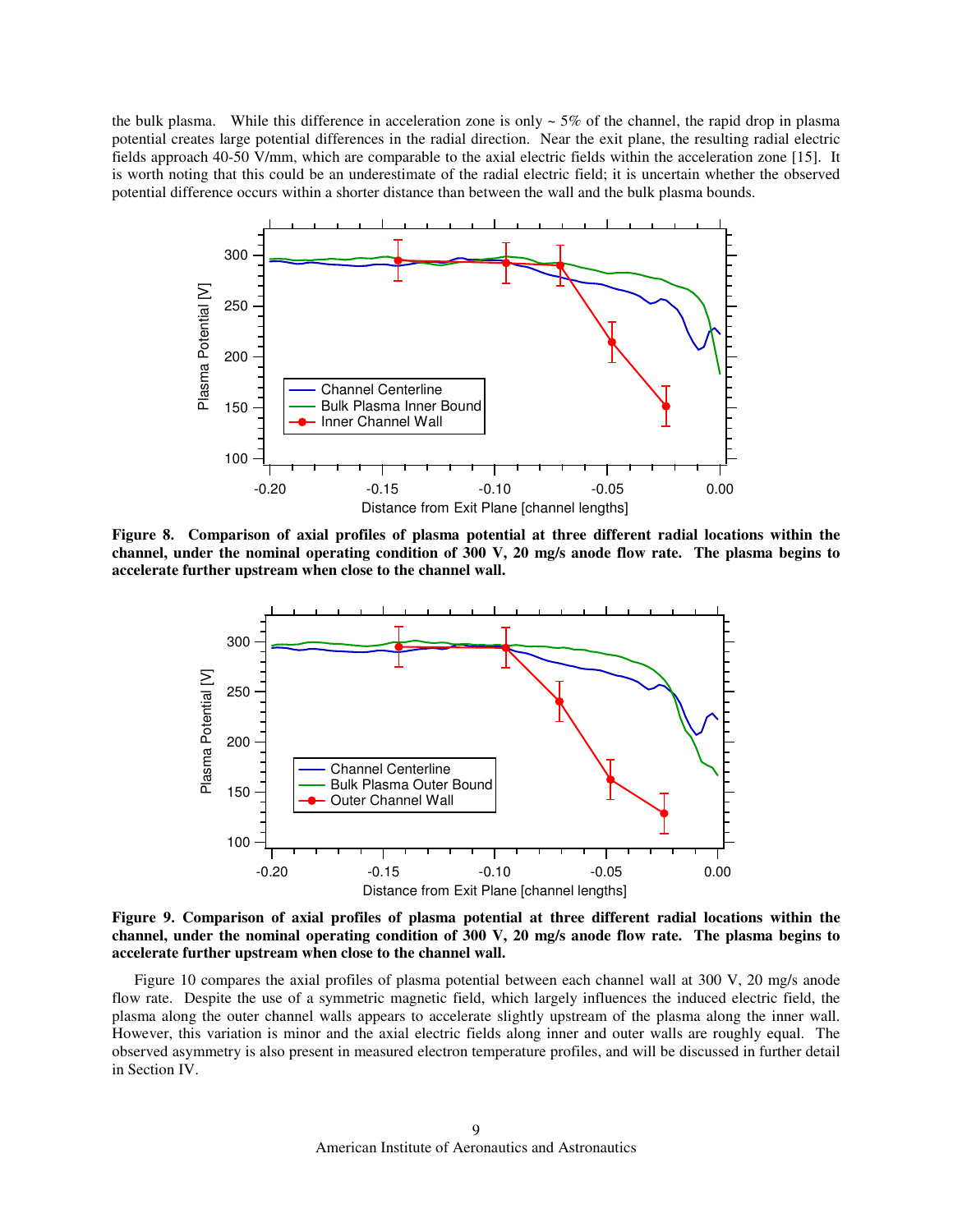

**Figure 10. Comparison of axial profiles of plasma potential between inner and outer channel walls at 300 V, 20 mg/s anode flow rate. Despite the use of a symmetric magnetic field topology, the plasma along the outer wall begins to accelerate further upstream than the plasma along the inner wall.** 

#### **C. Electron Temperature**

Figure 11 and Figure 12 show comparisons of the axial profiles of electron temperature between the channel walls and within the bulk plasma, at the nominal operating condition of 300 V and 20 mg/s anode flow rate. Based on the variation of possible lines that could be fit to the electron retarding region of the probe's I-V characteristic (in semi-log form), uncertainty bars of  $\pm 15\%$  were placed on the data taken along the channel walls.

Along both inner and outer channel walls, the peak electron temperature appears to be consistent with those found within the bulk discharge. The location of this peak is also fairly consistent, with differences in location being within 2% of the channel length. However, this location occurs slightly upstream of the beginning of the acceleration zone in the bulk discharge, while coinciding with the beginning of the acceleration zone along the channel walls. Given the general agreement of peak value and location between the channel walls and bulk plasma, it appears that the isothermal approximation along field lines is valid since they are nearly radial in this portion of the channel.



**Figure 11. Comparison of axial profiles of electron temperature at three different radial locations, at the nominal operating condition of 300 V, 20 mg/s anode flow rate. The peak electron temperatures are comparable, but occur slightly downstream close to the wall.**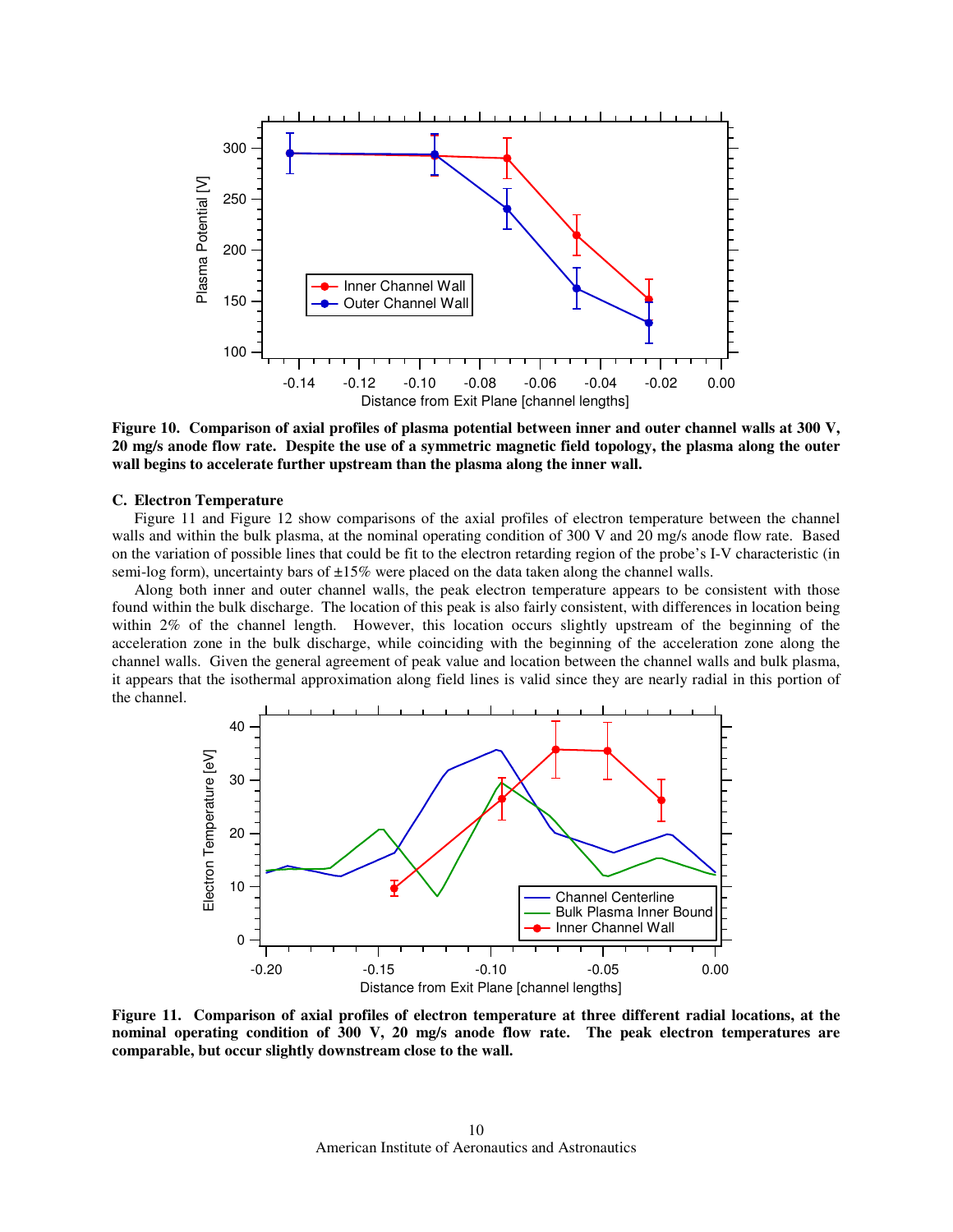

**Figure 12. Comparison of axial profiles of electron temperature at three different radial locations, at the nominal operating condition of 300 V, 20 mg/s anode flow rate. The peak electron temperatures are comparable at all radial locations.** 

Figure 13 compares the axial profiles of electron temperature between inner and outer channel walls, at nominal conditions of 300 V and 20 mg/s anode flow rate. While peak electron temperatures are very consistent across the channel, the location of this peak is slightly upstream along the outer wall compared to the inner wall. This trend is consistent with the locations of the acceleration zone along both channel walls. The peak electron temperature of 35 eV, roughly 10% of the discharge voltage, is consistent with prior internal measurements [13-15].



**Figure 13. Comparison of axial profiles of electron temperature between inner and outer channel walls, at 300 V and 20 mg/s anode flow rate. Peak electron temperatures are consistent between the two walls, while the peak along the outer wall occurs slightly upstream of the peak along the inner wall.** 

#### **D. Ion Number Density**

The ion number density in this study was calculated using two different methods. These methods are only briefly described here; further details can be found in Ref. [20]. The first method assumes that the ion saturation current is equal to the Bohm current, i.e. ions enter the sheath at the Bohm velocity:

$$
j_{i, sat} = en_i \sqrt{\frac{eT_e}{M_i}},
$$
\n<sup>(4)</sup>

American Institute of Aeronautics and Astronautics 11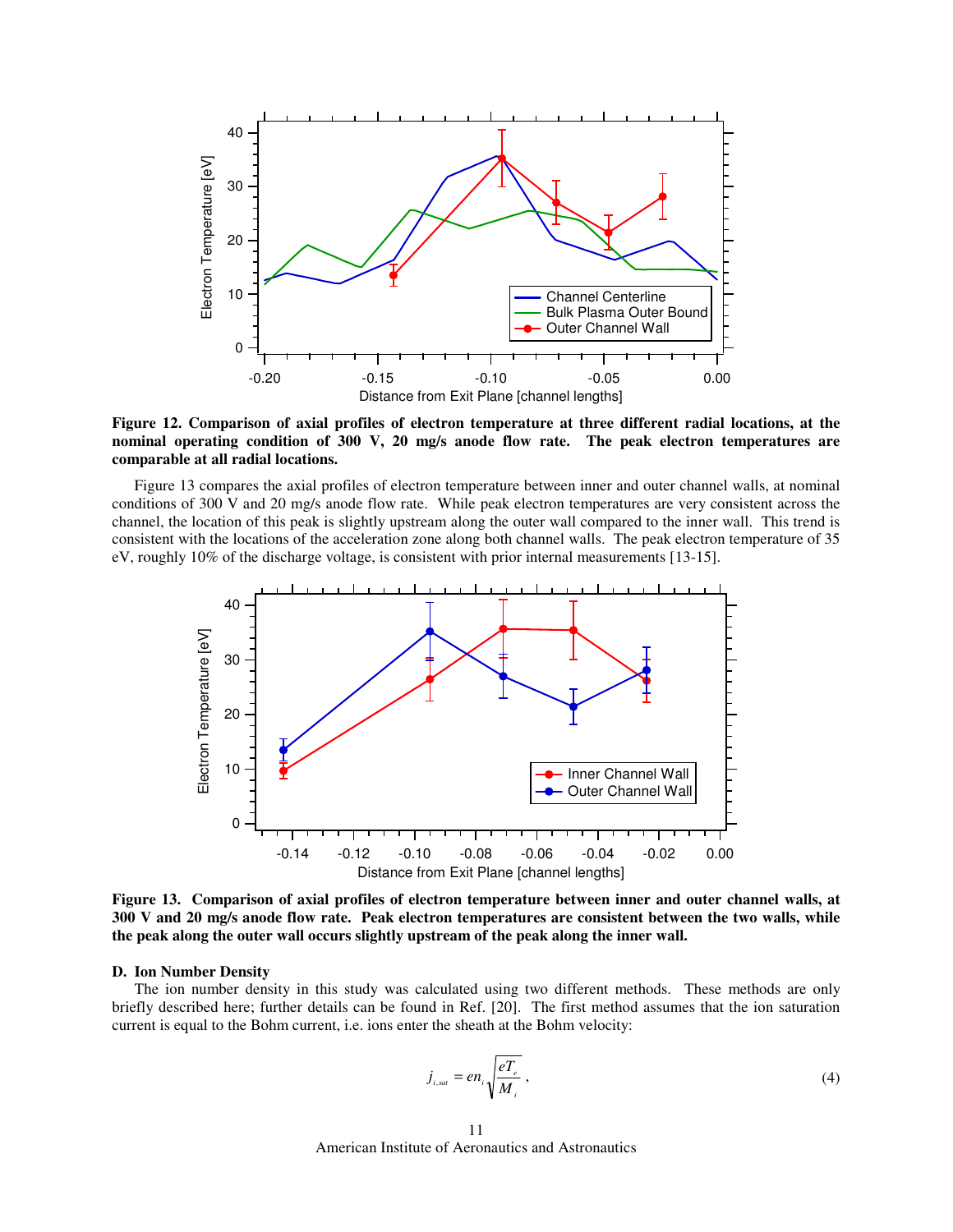where  $j_{i, sat}$  is the ion saturation current density, *e* is the elementary charge,  $n_i$  is the ion number density,  $T_e$  is the electron temperature in  $eV$ , and  $M_i$  is the ion mass. Based on the uncertainty associated with measuring the ion saturation current and electron temperature, the uncertainty associated with this calculation is  $\pm$ 47.5%. This method will be called the "Bohm" method.

The second method takes into account the possibility that ions will enter the sheath supersonically; this will typically occur within the acceleration zone of the thruster. Thus, the ion saturation current is taken to be comprised of a beam of ions entering the sheath at a certain normal velocity:

$$
j_{i, sat} = en_i u_{\perp} = en_i \sqrt{\frac{2e\epsilon_{\perp}}{M_i}} \,, \tag{5}
$$

where  $u_{\perp}$  is the normal velocity,  $\varepsilon_{\perp}$  is the normal energy, and the rest of the symbols have their usual meaning. Based on the uncertainty in measuring the ion saturation current and normal energy, the uncertainty associated with this calculation is  $\pm 60\%$ . This method will be called the "Beam" method.

Figure 14 and Figure 15 show comparisons of the calculated ion number density between the walls and the bulk plasma at the nominal operating condition of 300 V and 20 mg/s anode flow rate. The data at z = -0.095 channel lengths along the inner wall are no included due to the probe showing signs of leakage current [40]. The presence of leakage current significantly affected measurements of floating potential and ion saturation current, but did not seem to affect electron temperature and plasma potential. Thus, the data from this probe were reported in the previous sections, but not in the ion density profiles below.



**Figure 14. Comparison of axial profiles of ion number density at three different radial locations, at 300 V and 20 mg/s anode flow rate. Near the thruster exit plane, the difference between the plasma at centerline and that at the wall can approach an order of magnitude.**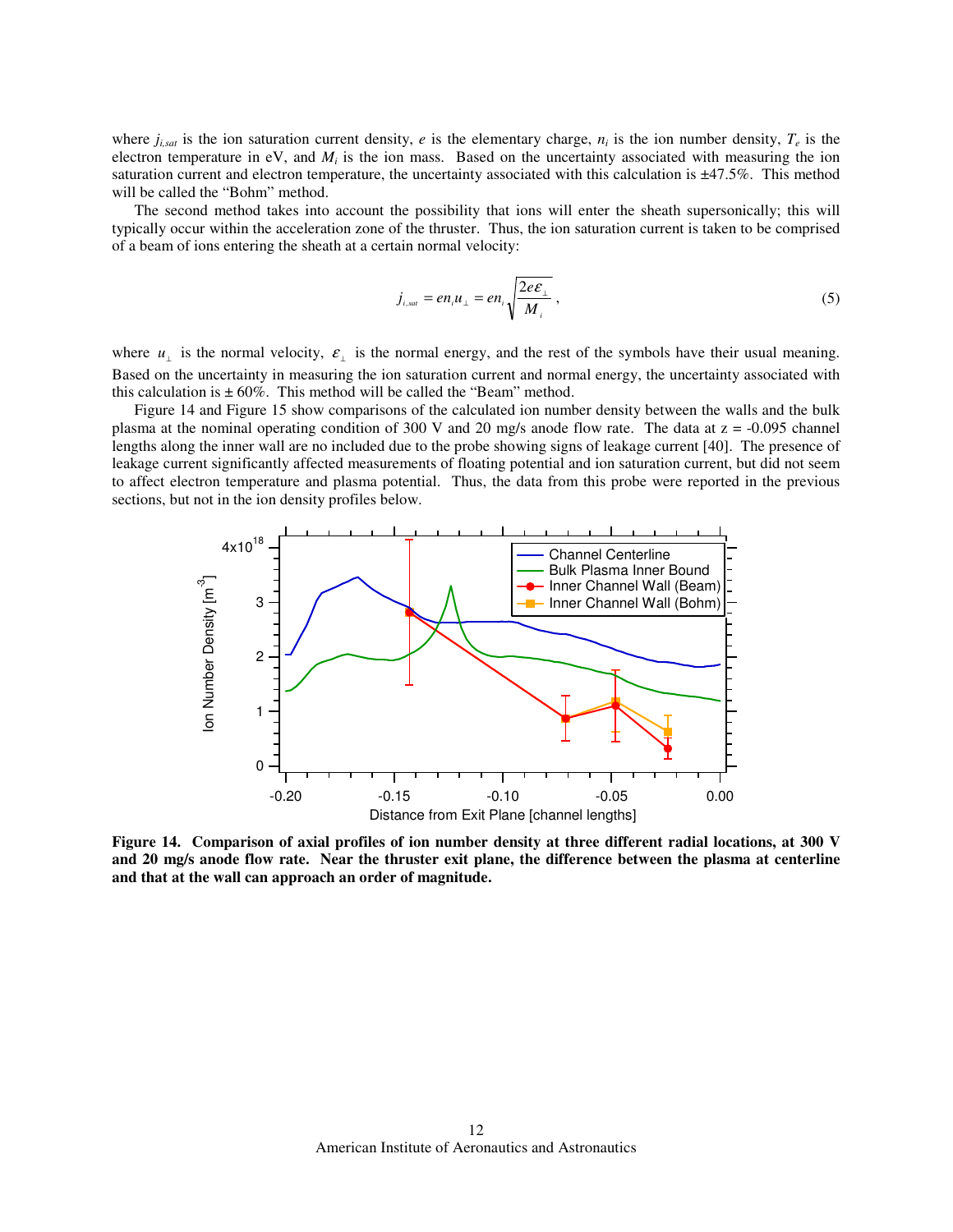

**Figure 15. Comparison of axial profiles of ion number density at three different radial locations, at 300 V and 20 mg/s anode flow rate. Near the thruster exit plane, the difference between the plasma at centerline and that at the wall can approach an order of magnitude.** 

Along both inner and outer channel walls, the ion number density is lower than in the bulk plasma. Prior internal measurements show a significant drop in density even between channel centerline and the bulk plasma bounds. While the difference between densities at channel centerline and the wall is limited to 2-3X upstream of the acceleration zone, this difference can approach an order of magnitude near the thruster exit plane (see Table 1). It is worth noting that, as expected, the two methods of calculating number density yield identical answers until the acceleration zone is reached. Once the plasma accelerates, the ions begin to enter the sheath supersonically, causing the Bohm approximation to differ from the Beam calculation by roughly a factor of two.

**Table 1. Comparison of ion number densities between the inner and outer walls and channel centerline at 300 V and 20 mg/s anode flow rate. Number densities at the wall were calculated using the Beam method, and the location is in units of channel lengths from the thruster exit plane.** 

| Location     | $n_{\text{wall}}/n_{\text{centerline}}$ (Inner Wall) | $n_{\text{wall}}/n_{\text{centerline}}$ (Outer Wall) |
|--------------|------------------------------------------------------|------------------------------------------------------|
| $z = -0.143$ | 0.98                                                 | 0.55                                                 |
| $z = -0.095$ | N/A                                                  | 0.39                                                 |
| $z = -0.071$ | 0.36                                                 | 0.16                                                 |
| $z = -0.048$ | 0.52                                                 | 0.088                                                |
| $z = -0.024$ | 0.17                                                 | 0.12                                                 |

 Figure 16 compares the axial profiles of ion number density between the inner and outer channel walls at 300 V and 20 mg/s anode flow rate. The calculated number density is consistently higher along the inner wall, with differences of approximately 1.5-2X upstream of the acceleration zone. As the exit plane is approached, the difference diminishes and the plasma becomes more symmetric. This slight asymmetry is once again surprising given the use of a symmetric magnetic field topology. However, differences have been observed in both plasma potential and electron temperature, and this asymmetry will be discussed further in Section IV.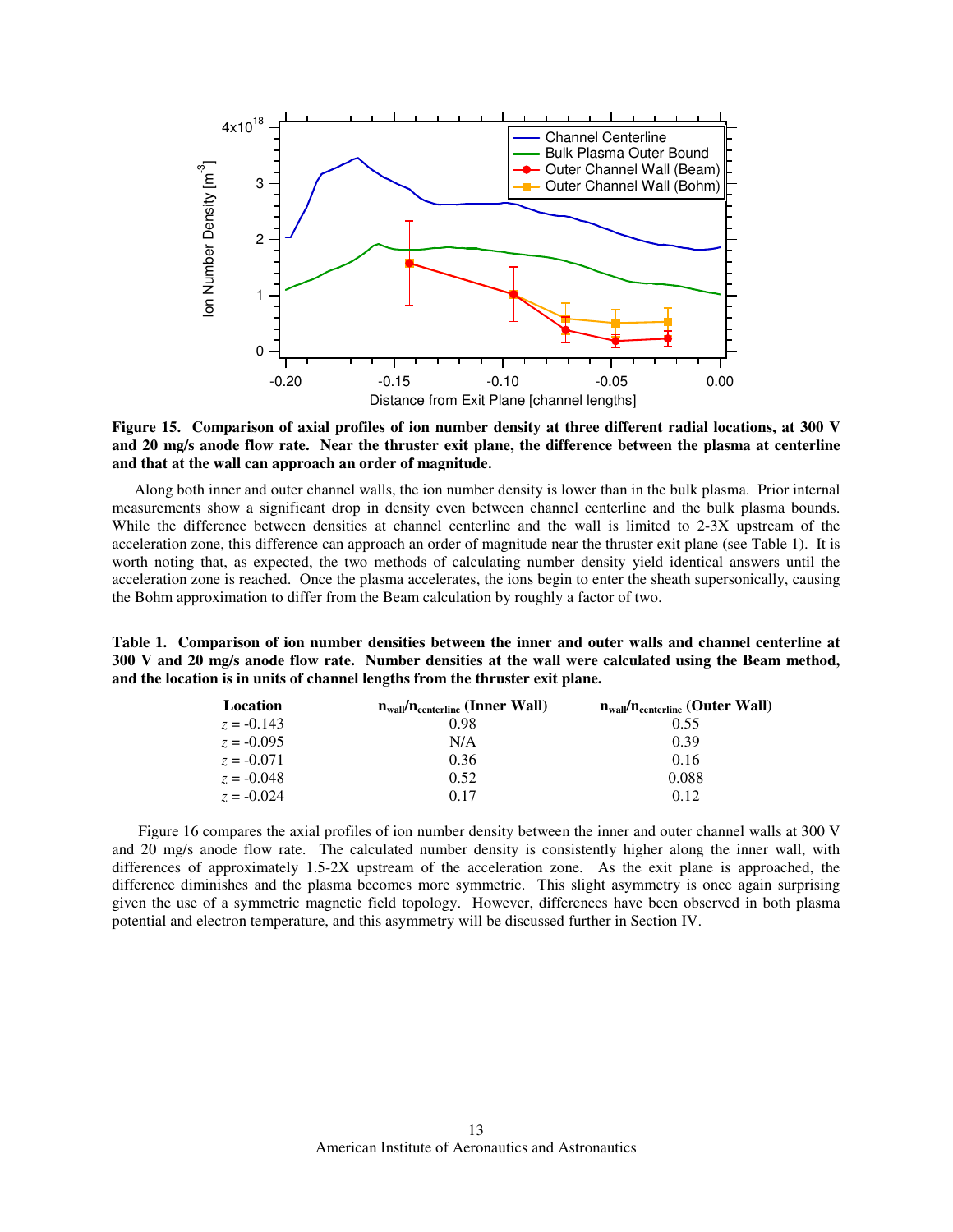

**Figure 16. Comparison of axial profiles of ion number density between inner and outer channel walls, at the nominal operating condition of 300 V and 20 mg/s. The density along the inner wall is consistently higher than along the outer wall, with the difference diminishing as the exit plane is approached.** 

#### **IV. Discussion**

Five Langmuir probes were flush-mounted into each erosion ring of the H6 Hall thruster, and various plasma properties were measured as a function of axial distance near the exit plane. It was found that the plasma begins to accelerate further upstream when closer to the wall, electron temperature profiles are fairly consistent across the channel, and the ion number density near the channel walls can differ from the density at channel centerline by an order of magnitude. The implications of these results will be discussed in the following section. Afterward, the asymmetry observed between the inner and outer channel walls will be validated through the use of erosion profiles and magnetic field simulations. Lastly, the data from this study will be compared to computational results from the hybrid-PIC program HPHall-2.

#### **A. "Defocusing" Near the Walls and the Isothermal Assumption**

In Section III, it was shown that the acceleration zone near the wall begins upstream of the acceleration zone at channel centerline. Due to the rapid drop of plasma potential within this zone, this axial shift creates large radial electric fields directed towards the channel walls. This trend is rather surprising given the "plasma lens" magnetic field topology. Neglecting inertial terms, the electron momentum equation along magnetic field lines simplifies to the well known Boltzmann relation of thermalized potential [41]:

$$
\phi = \phi_0 + T_e \ln\left(\frac{n}{n_0}\right),\tag{5}
$$

where  $\phi$  is the thermalized potential,  $T_e$  is the electron temperature in eV, *n* is the plasma number density, and  $\phi_o$ and  $n<sub>0</sub>$  are reference values. Without inertial terms, the electric field along a magnetic field line is balanced by the electron pressure. Equation 5 assumes that the electron temperature is constant along a magnetic field line. Based upon the profiles presented in Section III, this was found to be a reasonable assumption.

If the number density is roughly uniform along a magnetic field line, then Eq. 5 shows that the potential is roughly constant along that line to within one electron temperature. Therefore, magnetic field lines can be treated as equipotentials within the thruster. Figure 17 shows the expected axial profiles of plasma potential given the assumption that magnetic field lines are equipotentials. For a plasma lens topology, the acceleration zone close to the wall should move downstream, and contain larger axial electric fields. This shift in acceleration zone will create radial electric fields that point towards channel centerline, diverting ions away from the walls. None of these trends are observed in the present study. However, since the magnetic field lines in the acceleration zone are primarily radial, none of these trends are expected to be highly pronounced.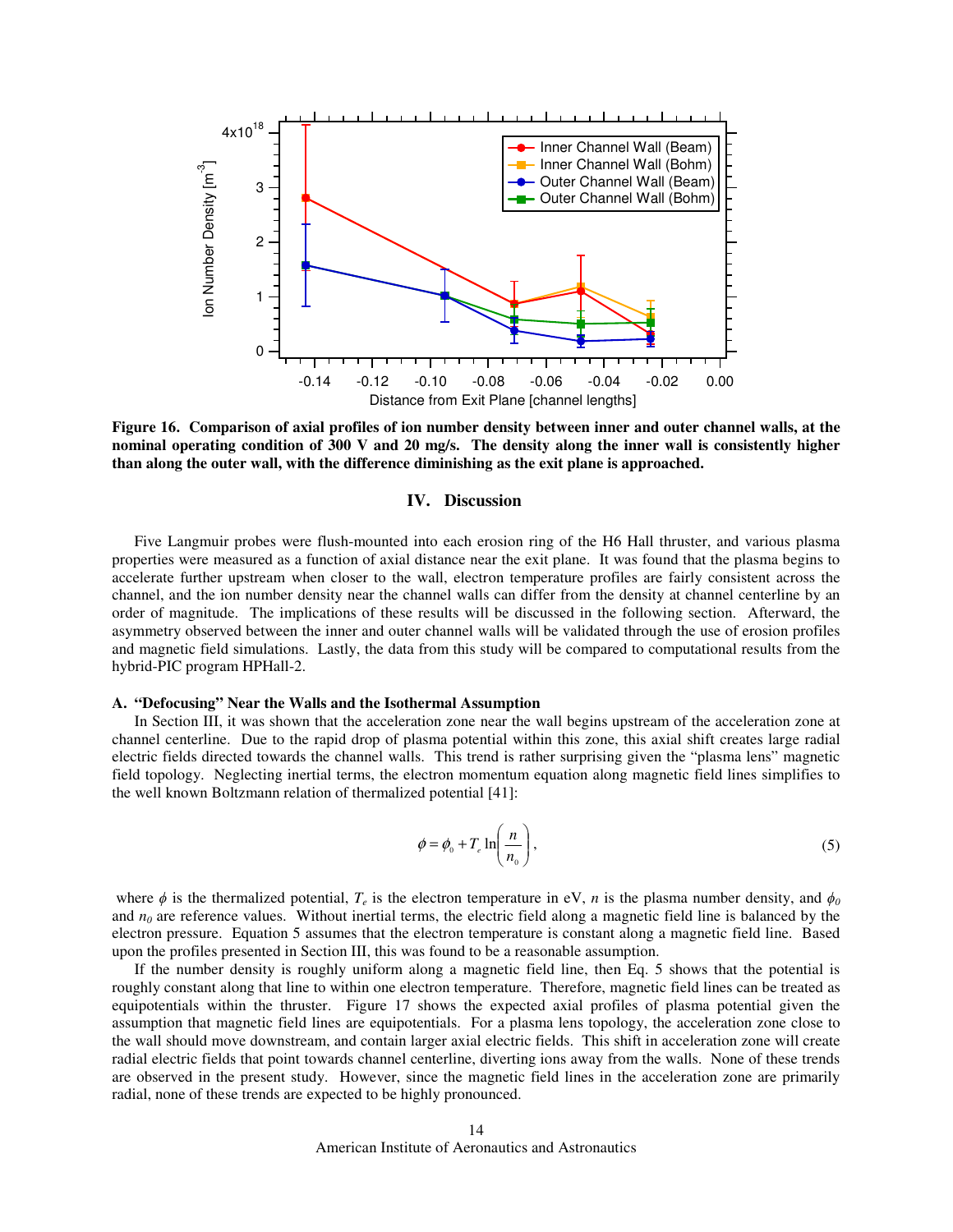

## **Figure 17. Comparison of expected plasma potential profiles at channel centerline and along the wall, based on the assumption that magnetic field lines are equipotentials. The acceleration zone near the wall moves downstream and contains larger axial electric fields, creating radial electric fields away from the walls (plasma lens topology).**

If the number density along a field line were highly non-uniform, Eq. 5 shows that equipotentials could deviate strongly from magnetic field lines. Given the large number density differences found between centerline and the wall, coupled with the high electron temperature in this region, it is possible to have potential differences upwards of 70 V along a magnetic field line. Therefore, the large radial number density gradients could be responsible for the observed trends in plasma potential. These gradients cause the deviation between magnetic field lines and equipotentials to be so strong near the wall that they create "defocusing" electric fields that drive ions towards the channel walls. This defocusing effect near the walls has also been observed by Huang et al. [18] in the H6 Hall thruster using 2-axis laser induced fluorescence (LIF).

### **B. Asymmetry between Inner and Outer Walls**

It was shown in Section III that, despite the use of a symmetric magnetic field topology, asymmetry was observed between the channel walls in the plasma potential, electron temperature, and ion number density. In particular, the acceleration zone along the outer channel wall was found to begin slightly upstream of the acceleration zone along the inner wall, and a similar trend was found in the peak electron temperature. If the plasma accelerates further upstream along the outer wall, ions should gain more energy and begin sputtering wall material further upstream as well. Figure 18 compares the measured erosion profiles of the inner and outer channel walls of the H6 Hall thruster after 334 hours of operation. It is evident that more erosion is present along the outer wall, and the erosion also begins further upstream compared to the inner wall. This is consistent with the measured plasma potential profiles, as ions will have higher energy at each axial location along the outer wall and therefore create a higher erosion rate.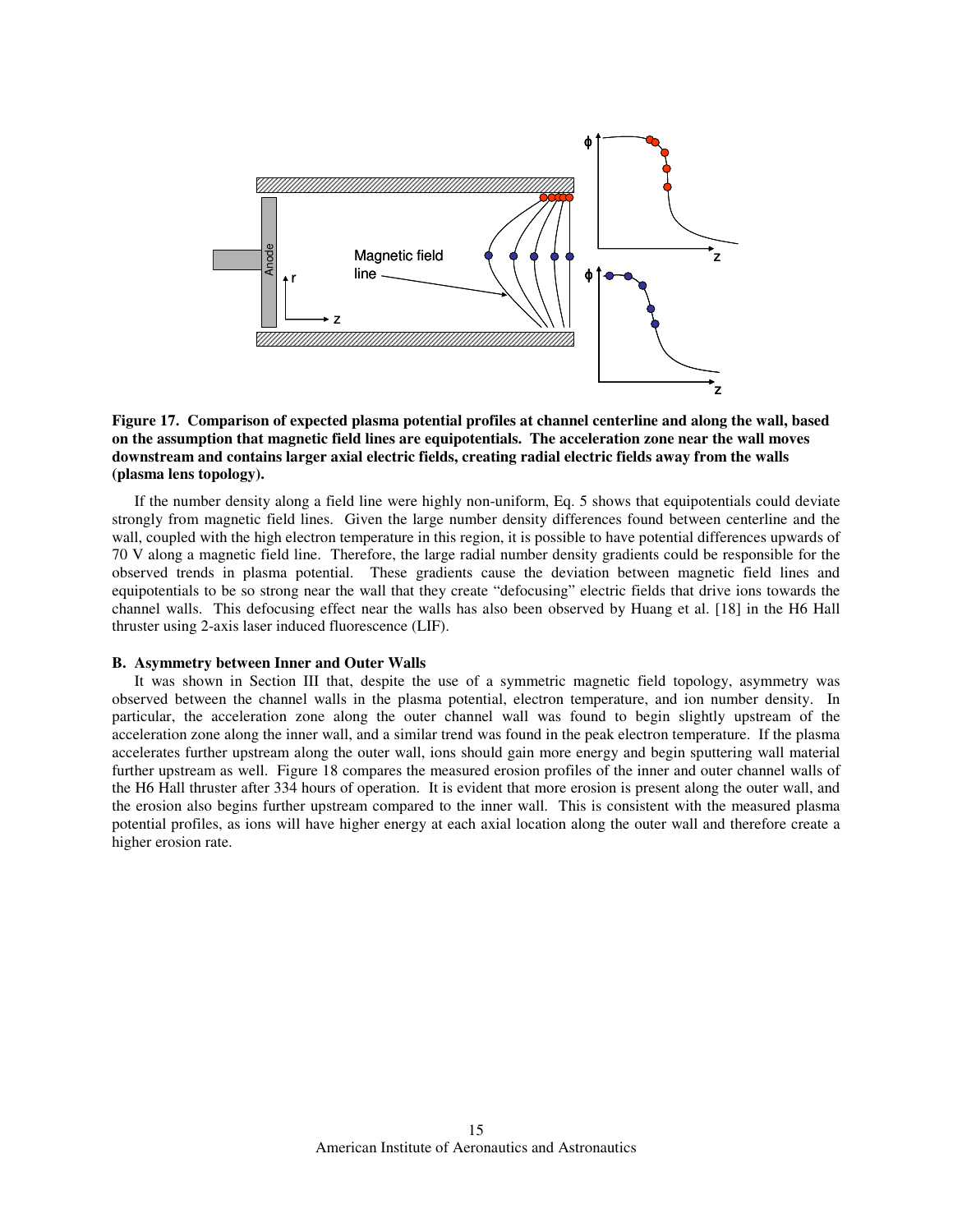

**Figure 18. Comparison of measured erosion profiles between inner and outer channel walls of the H6 Hall thruster after 334 hours of operation. Increased erosion is observed along the outer wall, consistent with measurements of plasma potential in this study.** 

Further insight into the source of this asymmetry can be found by looking at the profiles of radial magnetic field along each channel wall. Figure 19 shows the simulated profiles of radial magnetic field along each wall using the program MagNet. It is evident that the location of the peak magnetic field along the outer wall is upstream of the peak along the inner wall. The radial magnetic field strength strongly influences the location of the acceleration zone; stronger radial magnetic fields result in increased electrical resistivity du e to the electrons being more strongly magnetized. From Ohm's law, this increased resistivity results in a higher electric field to enforce current continuity throughout the circuit. Thus, the axial shift in peak magnetic field is consistent with the observed axial shift in acceleration zones between inner and outer walls. Furthermore, since the electrons gain their energy through the axial electric field, this shift is also consistent with the axial profiles of electron temperature. It is worth noting that, even though these asymmetries are observable, the axial shift is only  $\sim 0.02$  channel lengths; therefore, the profiles are not highly asymmetric.



**Figure 19. Comparison of the simulated profiles of radial magnetic field along the inner and outer walls of the H6 Hall thruster. The peak magnetic field along the inner wall occurs downstream of the peak along the outer wall, consistent with plasma potential measurements.**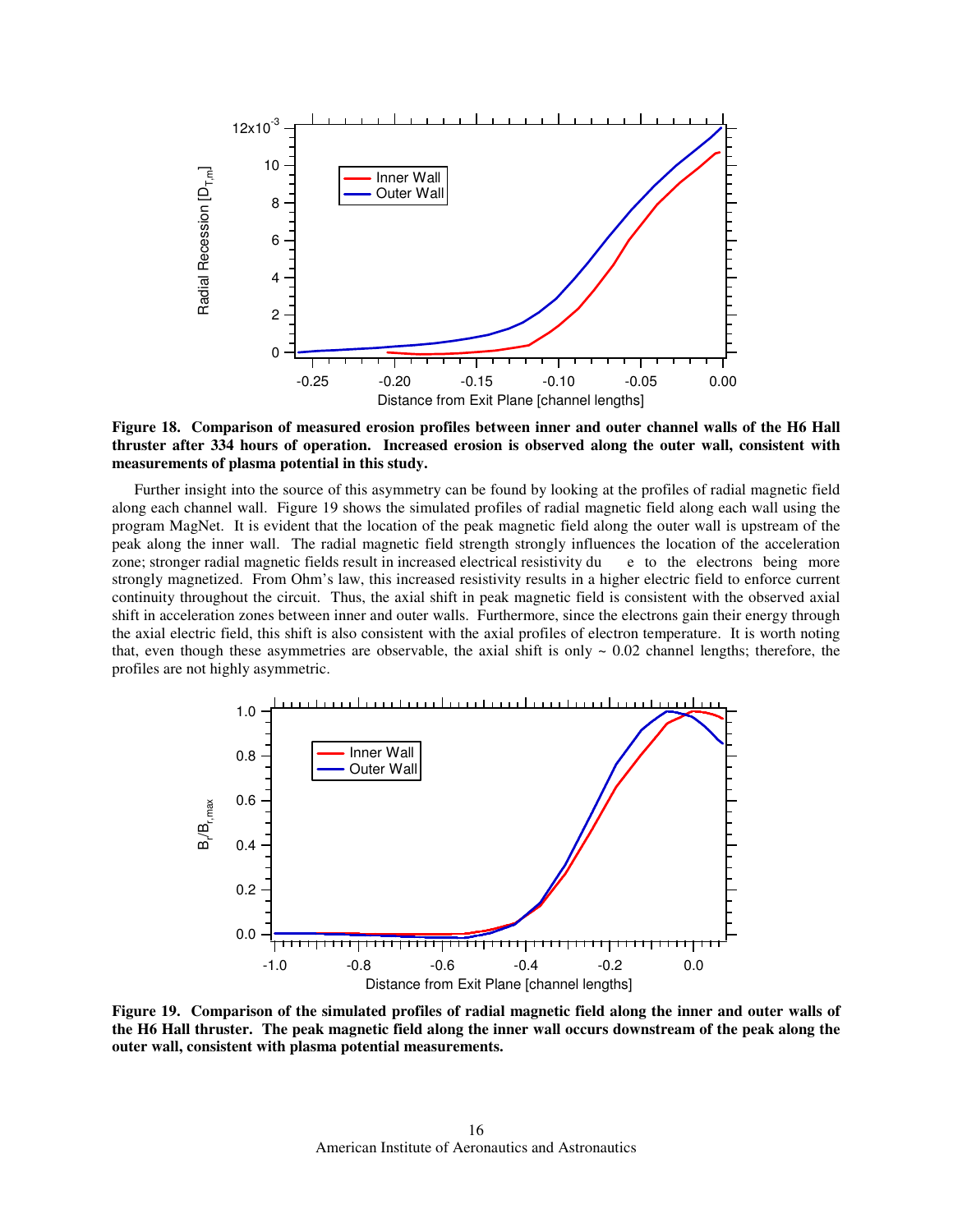#### **C. Comparisons with HPHall-2 Simulations**

The axial profiles presented in Section III are now compared to computational results generated by HPHall-2. HPHall-2 is a two-dimensional hybrid-particle-in-cell (PIC) code in cylindrical r-z geometry that simulates the performance and plasma characteristics of a Hall thruster under various geometries and operating conditions. Details about the original HPHall can be found in Ref. [42], while details of the updates to HPHall-2 by Parra and the modifications made by the Jet Propulsion Laboratory (JPL) can be found in Refs. [1,43-45]. The version used in this study is the JPL-modified HPHall-2 described in Ref. [1]. The grid geometry of the H6 Hall thruster was modified to include the chamfers present in the erosion rings of this study. Table 2 shows the measured and simulated values of performance for the H6 Hall thruster at nominal conditions of 300 V and 20 mg/s anode flow rate, showing excellent agreement between the two.

|             |  |  | Table 2. Comparison of measured and simulated performance values for the H6 Hall thruster at nominal |  |  |  |  |
|-------------|--|--|------------------------------------------------------------------------------------------------------|--|--|--|--|
| conditions. |  |  |                                                                                                      |  |  |  |  |

| <b>Discharge Property</b> | <b>Measured Value</b> | <b>Simulated Value</b> |
|---------------------------|-----------------------|------------------------|
| Discharge Voltage [V]     | 300                   | 300                    |
| Anode Flow Rate [mg/s]    | 20                    | 20                     |
| Discharge Current [A]     | 20.1                  | 20.1                   |
| Thrust [mN]               | 385                   | 388                    |
| Anode Efficiency          | 0.614                 | 0.624                  |

A comparison of simulated and measured axial profiles of plasma potential at 300 V, 20 mg/s anode flow rate is shown in Figure 20. All profiles show the acceleration zone contained within the last 10% of the channel, and the maximum axial electric fields are also consistently around 50-60 V/mm. Furthermore, the HPHall-2 results indicate the plasma near the walls accelerating further upstream than the plasma at centerline. This is more easily seen in the plasma potential contour map shown in Figure 21. Equipotential lines are nearly radial in the vicinity of the exit plane; however, about 0.1 channel widths from the wall the lines curves upstream, creating the defocusing fields observed in the experimental data. These fields tend to bend the ion trajectories towards the wall, which will affect overall ion power deposition to the walls as well as the local wall erosion rates.



**Figure 20. Comparison of simulated and measured axial profiles of plasma potential at 300 V, 20 mg/s anode flow rate. The acceleration zone location is consistent between the two, but the simulation indicates a 30 V drop from anode potential upstream of the acceleration zone that is not present in the experimental data.**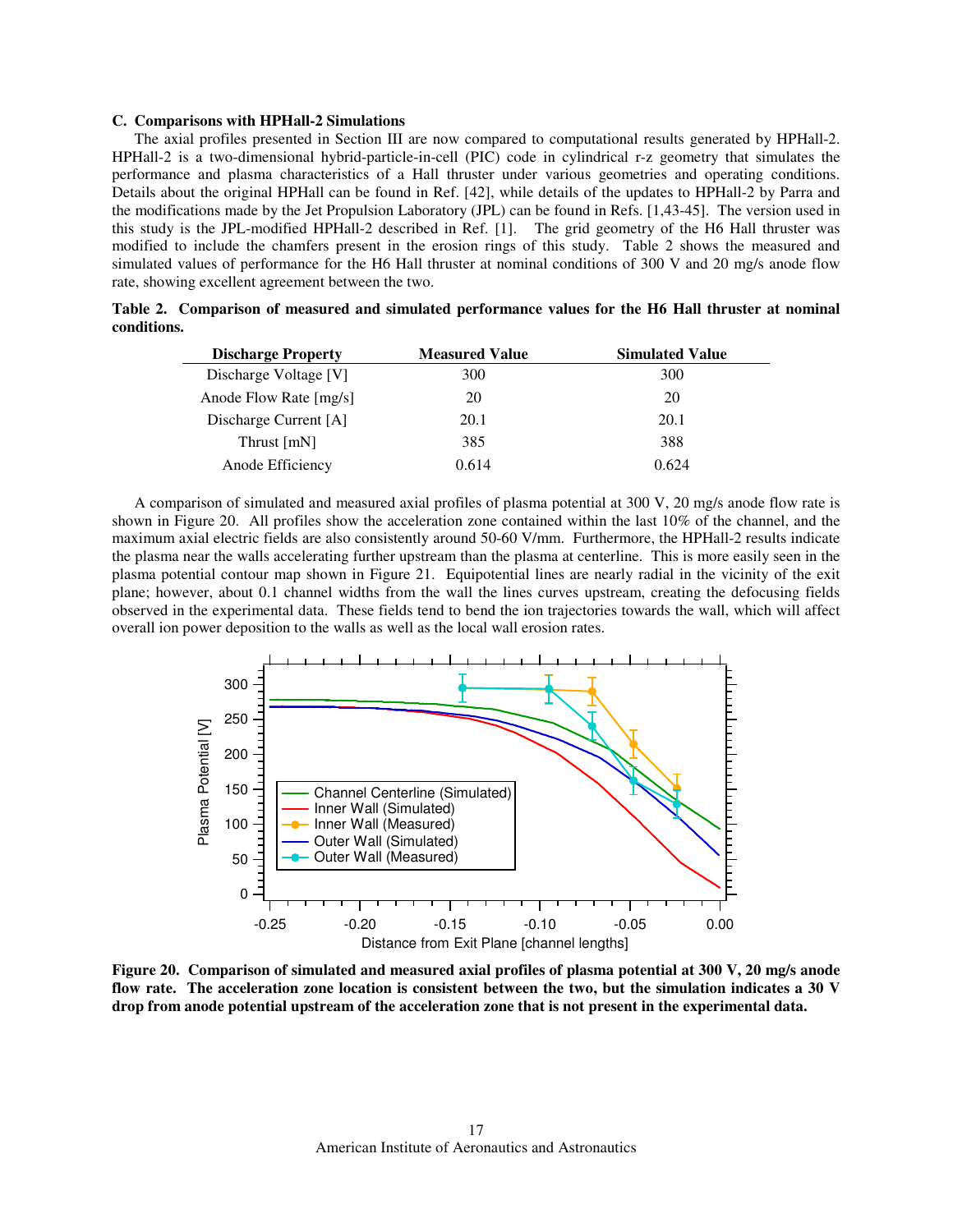

**Figure 21. Simulated plasma potential contours from HPHall-2 at 300 V and 20 mg/s anode flow rate. Ion velocity vectors have been overlaid to emphasize particle motion. Defocusing fields are present close to the channel walls that drive ions away from centerline, consistent with measurements in this study.** 

While the acceleration zone locations are consistent between simulation and experiment, there is a 30 V drop in plasma potential upstream of the acceleration zone in the HPHall-2 results that is not present in the measurements. This is due to the importance of ion diffusion far upstream of the acceleration zone that is not captured in HPHall-2 since ions are modeled using particle-in-cell methods [1]. The two-dimensional code Hall 2De, which models the ions as a fluid, has been shown to eliminate this potential drop in Hall thruster simulations [3]. Lastly, it is interesting to note that while the HPHall-2 results also show asymmetry between the inner and outer walls, the trend is reversed from what is found in the measurements (i.e. plasma is accelerated further upstream along the inner wall compared to the outer wall). The source of this discrepancy is unclear at this time; however, based on the discussion in Section IV-B, the experimental results likely show the correct trend.

Figure 22 compares simulated and measured axial profiles of electron temperature at 300 V and 20 mg/s anode flow rate. The maximum electron temperature of 35 eV is consistent across all radial locations and between HPHall-2 and experimental results. The location of the maximum electron temperature, however, occurs further upstream in the experiment compared to the simulation. The discrepancy was found to occur along channel centerline as well, by approximately 5% of the channel length. This result is unexpected due to the excellent agreement in plasma potential profiles and acceleration zone location between simulation and experiment. Furthermore, the shift in peak location between inner and outer walls is also reversed in the simulation compared to experiment. Since this shift occurs over only 2% of the channel length, it is not highly significant. This reversal, however, is consistent with the observed shifts in acceleration zone.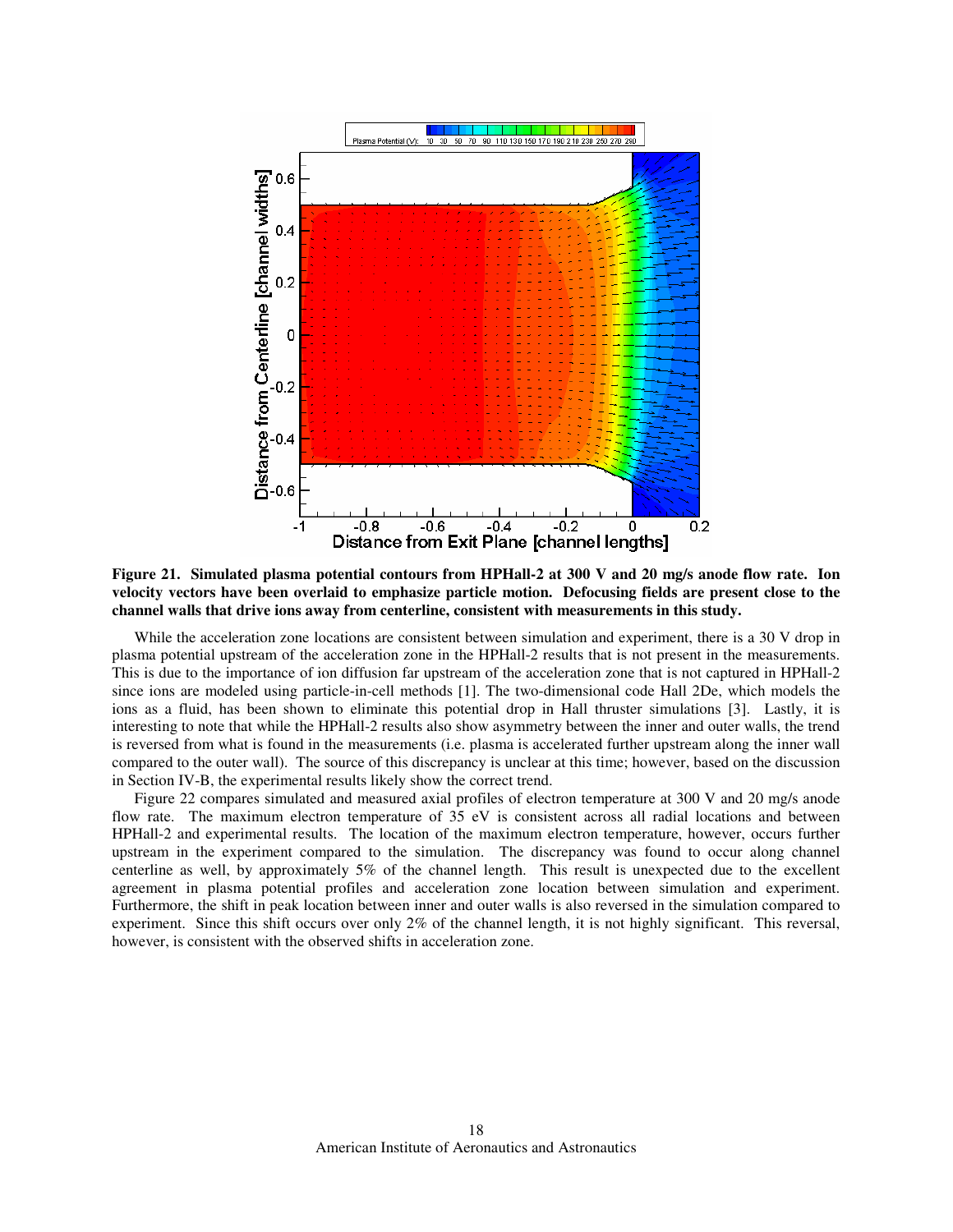

**Figure 22. Comparison of simulated and measured axial profiles of electron temperature at 300 V, 20 mg/s anode flow rate. While the peak electron temperature is consistent between the two, the location of the peak along the outer wall is further upstream in the simulation than measured.** 

Figure 23 compares the simulated and measured axial profiles of ion number density at 300 V and 20 mg/s anode flow rate. The ion number density calculated from the "Beam" method described in Section III-D was used for the experimental results, while the sum of the singly-ionized and doubly-ionized xenon densities was used for the simulation results. It is evident from the figure that HPHall-2 consistently underpredicts the ion density at all locations; this was found to be true at channel centerline as well. However, the simulation reproduces the reduced ion densities at the wall compared to channel centerline, with peak values differing by a factor of 4 (inner wall) to six (outer wall). This difference could be responsible for the formation of defocusing fields in the vicinity of the walls, as previously discussed in Section IV-A. Due to limited axial extent of the experimental data, it is unclear if the peak location between simulation and measurement is consistent; however, the monotonic decrease in number density observed in experiment is reproduced in the HPHall-2 results.

The large discrepancy between simulation and experiment upstream of the acceleration zone could be due to the non-uniform plasma potential between the walls and channel centerline present in the HPHall-2 results. Using the Boltzmann relation (Eq. 5) and an electron temperature of 10 eV, this 10 V drop creates a 2.7X drop in plasma density between channel centerline and the walls. This illustrates the sensitivity of ion number density to small differences in plasma potential. Given this sensitivity and the ±60% uncertainty in the measured ion number density, the simulation and experimental results are in reasonable agreement with one another.



**Figure 23. Comparison of simulated and measured axial profiles of ion number density at 300 V, 20 mg/s anode flow rate. Measured values are consistently higher than simulated values. It is unclear whether the peak location in the simulation matches experiment due to lack of data.**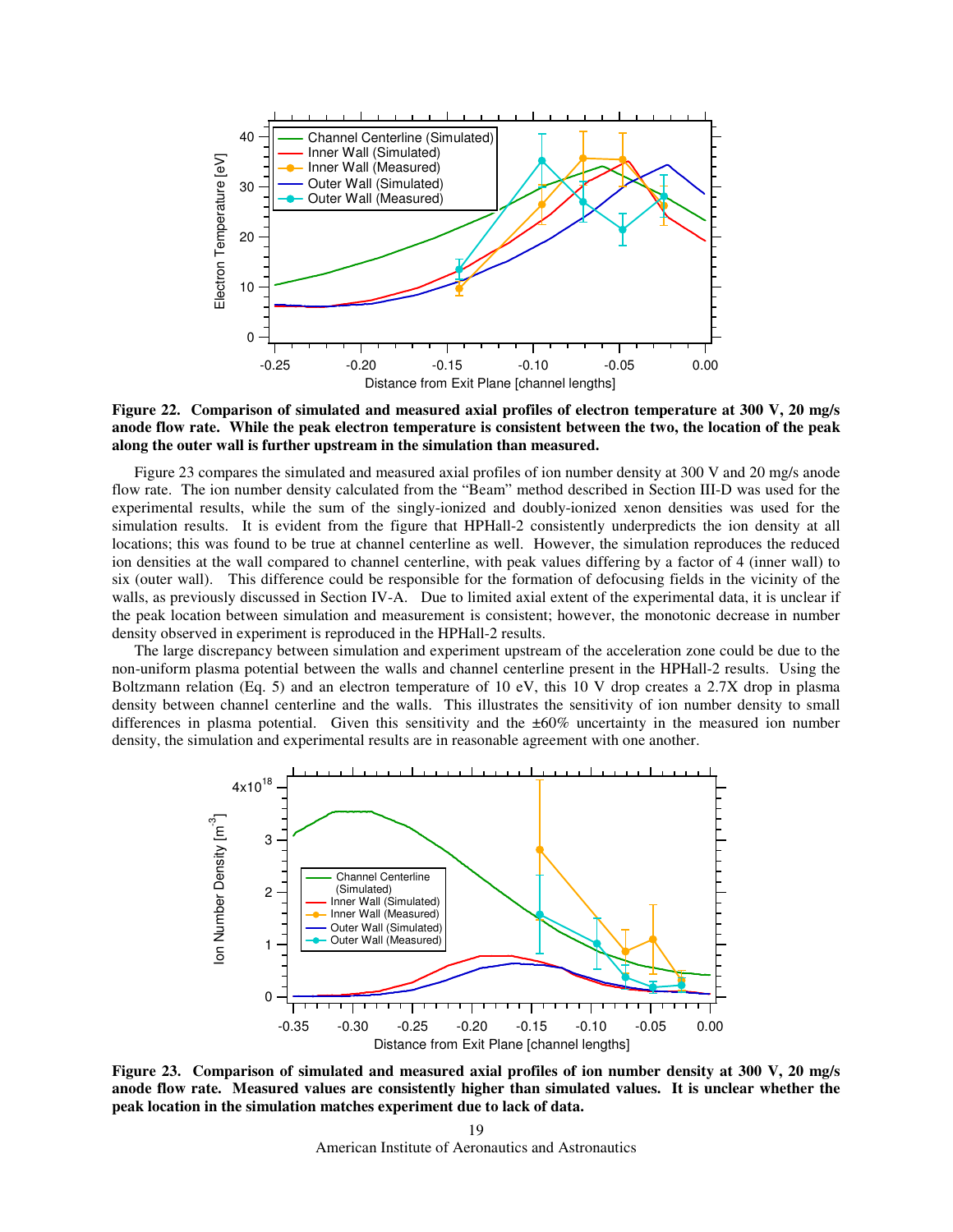## **V. Conclusions**

Five Langmuir probes were flush-mounted into each erosion ring of the H6 Hall thruster in order to characterize the near-wall plasma and compare its properties to those closer to channel centerline. Comparison of plasma potential profiles at nominal conditions shows that the plasma near the wall begins to accelerate further upstream than plasma at centerline, creating large radial electric fields that drive ions towards the wall. This "defocusing" effect was found to be caused by large number density gradients between channel centerline and the walls. The maximum electron temperature was found to be consistent across the radial extent of the channel. This peak temperature occurred at roughly the same axial location, validating the isothermal assumption along magnetic field lines since they are nearly radial in the experimental interrogation zone. Simulation results from HPHall-2 were found to generally agree with experimental results near the wall, with only minor differences in peak locations. Asymmetries in plasma properties observed between the inner and outer channel wall were created by a small difference in peak radial magnetic field location, causing a slight shift in acceleration zone and peak electron temperature location. This resulted in slightly asymmetric erosion profiles between the channel walls, with more erosion occurring along the outer wall. This experimental characterization should further illuminate the interactions between the plasma and channel walls within Hall thrusters. Understanding of these interactions is critical towards improving efficiency (by reducing wall losses) as well as extending thruster lifetime.

## **Acknowledgments**

The authors would like to thank and acknowledge Wensheng Huang and Michael McDonald for their assistance during the experiment, Ray Liang for his assistance during the experiment as well as performing the magnetic field simulation referred to in this study, and Ira Katz for fruitful discussion as well as aiding in development of the sheath expansion model used in the study. The authors would also like to thank and acknowledge the Air Force Office of Scientific Research (AFOSR) for funding the experiments in this study. Dr. Mitat Birkan is the project manager for Grant FA9550-06-1-0105. The lead author was supported under the Graduate Student Research Program through the National Aeronautics and Space Administration.

Portions of this research were carried out at the Jet Propulsion Laboratory, California Institute of Technology, under a contract with the National Aeronautics and Space Administration.

## **References**

- [1] Hofer, R. R., Katz, I., Mikellides, I. G., Goebel, D. M., Jameson, K. K. et al., "Efficacy of Electron Mobility Models in Hybrid-PIC Hall Thruster Simulations," Presented at the 44th AIAA/ASME/SAE/ASEE Joint Propulsion Conference and Exhibit, AIAA-2008-4924, Hartford, CT, July 20-23, 2008.
- [2] Hofer, R. R., Mikellides, I. G., Katz, I., and Goebel, D. M., "BPT-4000 Hall Thruster Discharge Chamber Erosion Model Comparison with Qualification Life Test Data," Presented at the 30th International Electric Propulsion Conference, IEPC-2007-267, Florence, Italy, September 17-20, 2007.
- [3] Mikellides, I. G., Katz, I., Hofer, R. R., and Goebel, D. M., "Hall-effect Thruster Simulations with 2-D Electron Transport and Hydrodynamic Ions," Presented at the 31st International Electric Propulsion Conference, IEPC-2009- 114, Ann Arbor, MI, September 20 - 24, 2009.
- [4] Mikellides, I. G., Katz, I., Hofer, R. R., Goebel, D. M., De Grys, K. et al., "Magnetic Shielding of the Acceleration Channel in a Long-Life Hall Thruster," Physics of Plasmas 18, 033501 (2011).
- [5] Yim, J. T., Keidar, M., and Boyd, I. D., "A Hydrodynamic-Based Erosion Model for Hall Thrusters," Presented at the 29th International Electric Propulsion Conference, IEPC-2005-013, Princeton, NJ, October 31 - November 4, 2005.
- [6] Ahedo, E. and Parra, F. I., "Partial trapping of secondary-electron emission in a Hall thruster plasma," Physics of Plasmas 12, 7, 073503-1 - 073503-7 (2005).
- [7] Barral, S., Makowski, K., Peradzynski, Z., Gascon, N., and Dudeck, M., "Wall material effects in stationary plasma thrusters. II. Near-wall and in-wall conductivity," Physics of Plasmas 10, 10, 4137-4152 (2003).
- [8] Keidar, M., Boyd, I. D., and Beilis, I. I., "Plasma flow and plasma-wall transition in Hall thruster channel," Physics of Plasmas 8, 12, 5315-5322 (2001).
- [9] Azziz, Y., Warner, N. Z., Martinez-Sanchez, M., and Szabo, J. J., "High Voltage Plume Measurements and Internal Probing of the BHT-1000 Hall Thruster," Presented at the 40th AIAA/ASME/SAE/ASEE Joint Propulsion Conference and Exhibit, AIAA-2004-4097, Fort Lauderdale, FL, July 11-14, 2004.
- [10] Kim, V., Grdlichko, D., Kozlov, V., Lazourenko, A., Popov, G. et al., "Local Plasma Parameter Measurements by Nearwall Probes Inside the SPT Accelerating Channel Under Thruster Operation with Kr," Presented at the 38th AIAA/ASME/SAE/ASEE Joint Propulsion Conference and Exhibit, AIAA-2002-4108, Indianapolis, IN, July 7-10, 2002.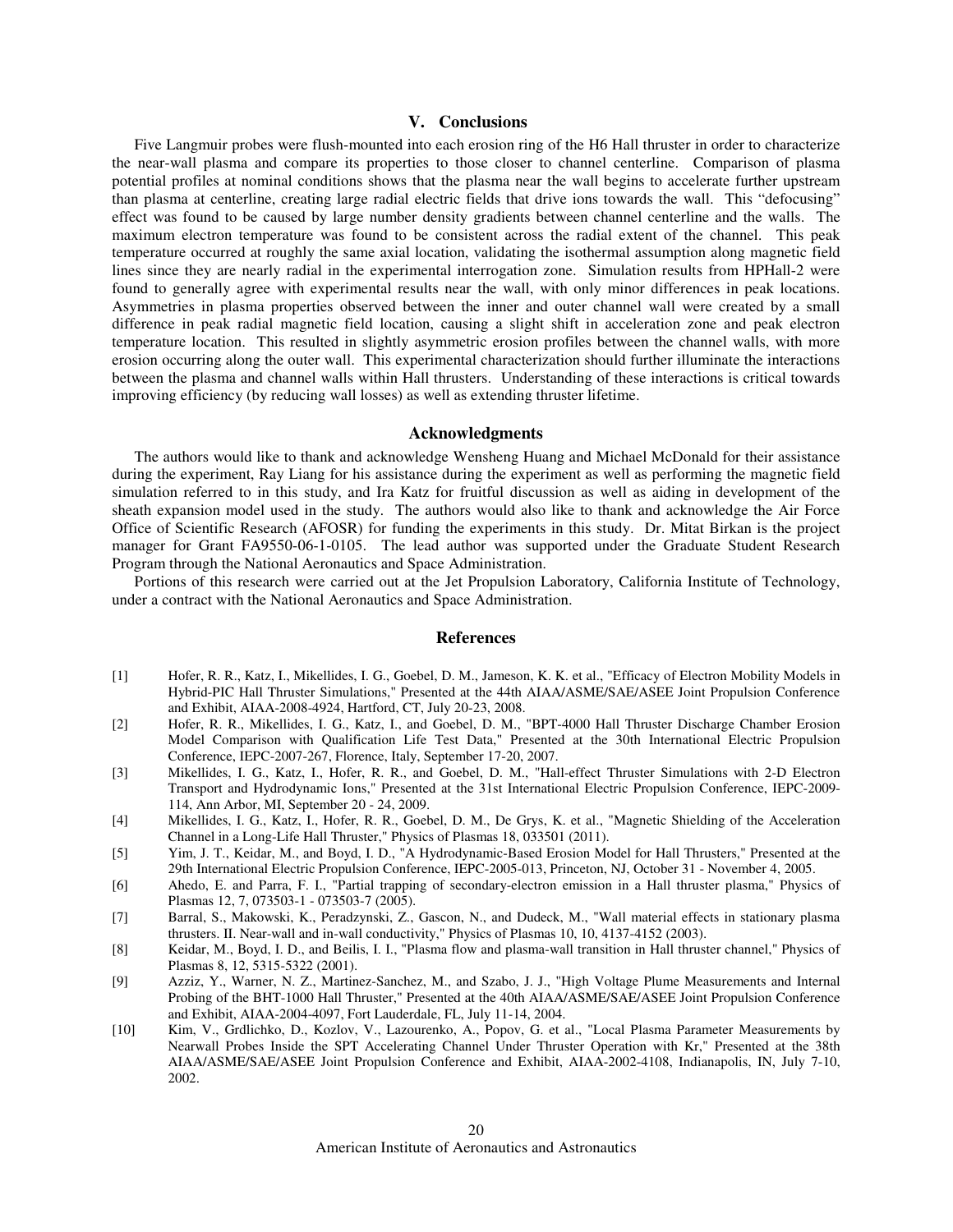- [11] Kim, V., Kozlov, V., Skrylnikov, A., Umnitsin, L. N., Svotina, V. V. et al., "Investigation of the Local Plasma Parameters in the SPT Accelerating Channel Under Increased Discharge Voltages," Presented at the 29th International Electric Propulsion Conference, IEPC-2005-004, Princeton, NJ, October 31 - November 4, 2005.
- [12] Szabo, J. J., Warner, N. Z., and Martinez-Sanchez, M., "Instrumentation and Modeling of a High Isp Hall Thruster," Presented at the 38th AIAA/ASME/SAE/ASEE Joint Propulsion Conference and Exhibit, AIAA-2002-4248, Indianapolis, IN, July 7-10, 2002.
- [13] Haas, J. M., "Low-Perturbation Interrogation of the Internal and Near-Field Plasma Structure of a Hall Thruster Using a High-Speed Probe Positioning System," Ph.D. Dissertation, Aerospace Engineering, University of Michigan, 2001.
- [14] Linnell, J. A., "An Evaluation of Krypton Propellant in Hall Thrusters," Ph.D. Dissertation, Aerospace Engineering, University of Michigan, 2007.
- [15] Reid, B. M., "The Influence of Neutral Flow Rate in the Operation of Hall Thrusters," Ph.D. Dissertation, Aerospace Engineering, University of Michigan, 2008.
- [16] Hargus, W. A., Nakles, M. R., Tedrake, R., and Pote, B., "Effect of Anode Current Fluctuations on Ion Energy Distributions within a 600 W Hall Effect Thruster," Presented at the 44th AIAA/ASME/SAE/ASEE Joint Propulsion Conference and Exhibit, AIAA-2008-4724, Hartford, CT, July 21 - 23, 2008.
- [17] Huang, W., Drenkow, B., and Gallimore, A. D., "Laser-Induced Fluorescence of Singly-Charged Xenon inside a 6-kW Hall Thruster," Presented at the 45th AIAA/ASME/SAE/ASEE Joint Propulsion Conference and Exhibit, AIAA-2009- 5355, Denver, CO, August 2 - 5, 2009.
- [18] Huang, W., Gallimore, A., and Smith, T. B., "Two-Axis Laser-Induced Fluorescence of Singly-Charged Xenon inside a 6-kW Hall Thruster," Presented at the 49th AIAA Aerospace Sciences Meeting, AIAA-2011-1015, Orlando, FL, Jan. 4 - 7, 2011.
- [19] Kim, V., Kozlov, V., Skrylnikov, A., Sidorenko, E. K., Murashko, V. M. et al., "Investigation of the SPT operation and discharge chamber wall erosion rate under increased discharge voltages," Presented at the 30th International Electric Propulsion Conference, IEPC-2007-151, Florence, Italy, September 17-20, 2007.
- [20] Shastry, R., Gallimore, A. D., and Hofer, R. R., "Near-Wall Plasma Characterization of a 6-kW Hall Thruster," Presented at the 31st International Electric Propulsion Conference, IEPC-2009-133, Ann Arbor, MI, September 20 - 24, 2009.
- [21] Shastry, R., Gallimore, A. D., and Hofer, R. R., "Erosion Characterization via Ion Power Deposition Measurements in a 6-kW Hall Thruster," Presented at the 57th JANNAF Propulsion Meeting, JANNAF-2010-1205, Colorado Springs, CO, May 3 - 7, 2010.
- [22] Brown, D. L., "Investigation of Low Discharge Voltage Hall Thruster Characteristics and Evaluation of Loss Mechanisms," Ph.D. Dissertation, Aerospace Engineering, The University of Michigan, 2009.
- [23] Brown, D. L., Reid, B. M., Gallimore, A. D., Hofer, R. R., Haas, J. M. et al., "Performance Characterization and Design Verification of the H6 Laboratory Model Hall Thruster," Presented at the 54th JANNAF Propulsion Meeting, Denver, CO, 14-17 May, 2007.
- [24] Haas, J. M., Hofer, R. R., Brown, D. L., Reid, B. M., and Gallimore, A. D., "Design of the H6 Hall Thruster for High Thrust/Power Investigation," Presented at the 54th JANNAF Propulsion Meeting, Denver, CO, 14-17 May, 2007.
- [25] Jameson, K. K., Goebel, D. M., Hofer, R. R., and Watkins, R. M., "Cathode Couplings in Hall Thrusters," Presented at the 30th International Electric Propulsion Conference, IEPC-2007-278, Florence, Italy, September 17-20, 2007.
- [26] Mcdonald, M. S. and Gallimore, A. D., "Cathode Position and Orientation Effects on Cathode Coupling in a 6-kW Hall Thruster," Presented at the 55th JANNAF Propulsion Meeting, SPS-III-33, Orlando, FL, December 8-12, 2008.
- [27] Reid, B. M. and Gallimore, A., "Near-field Ion Current Density Measurements of a 6-kW Hall Thruster," Presented at the 31st International Electric Propulsion Conference, IEPC-2009-124, Ann Arbor, MI, September 20 - 24, 2009.
- [28] Reid, B. M. and Gallimore, A. D., "Langmuir Probe Measurements in the Discharge Channel of a 6-kW Hall Thruster," Presented at the 44th AIAA/ASME/SAE/ASEE Joint Propulsion Conference and Exhibit, AIAA-2008-4920, Hartford, CT, July 21 - 23, 2008.
- [29] Reid, B. M. and Gallimore, A. D., "Plasma Potential Measurements in the Discharge Channel of a 6-kW Hall Thruster," Presented at the 44th AIAA/ASME/SAE/ASEE Joint Propulsion Conference and Exhibit, AIAA-2008-5185, Hartford, CT, July 21 - 23, 2008.
- [30] Reid, B. M., Gallimore, A. D., Hofer, R. R., Li, Y., and Haas, J. M., "Anode Design and Verification for the H6 Hall Thruster," Presented at the 54th JANNAF Propulsion Meeting, Denver, CO, 14-17 May, 2007.
- [31] Reid, B. M., Shastry, R., Gallimore, A. D., and Hofer, R. R., "Angularly-Resolved ExB Probe Spectra in the Plume of a 6-kW Hall Thruster," Presented at the 44th AIAA/ASME/SAE/ASEE Joint Propulsion Conference and Exhibit, AIAA-2008-5287, Hartford, CT, July 21-23, 2008.
- [32] Hofer, R. R., Goebel, D. M., and Watkins, R. M., "Compact LaB<sub>6</sub> Hollow Cathode for the H6 Hall Thruster," Presented at the 54th JANNAF Propulsion Meeting, Denver, CO, 14-17 May, 2007.
- [33] Hofer, R. R., Goebel, D. M., Snyder, J. S., and Sandler, I., "BPT-4000 Hall Thruster Extended Power Throttling Range Characterization for NASA Science Missions," Presented at the 31st International Electric Propulsion Conference, IEPC-2009-085, Ann Arbor, MI, September 20 -24, 2009.
- [34] Haag, T. W., "Design of a Thrust Stand for High Power Electric Propulsion Devices," Presented at the 25th AIAA/ASME/SAE/ASEE Joint Propulsion Conference, AIAA-1989-2829, Monterey, CA, July 10 -13, 1989.